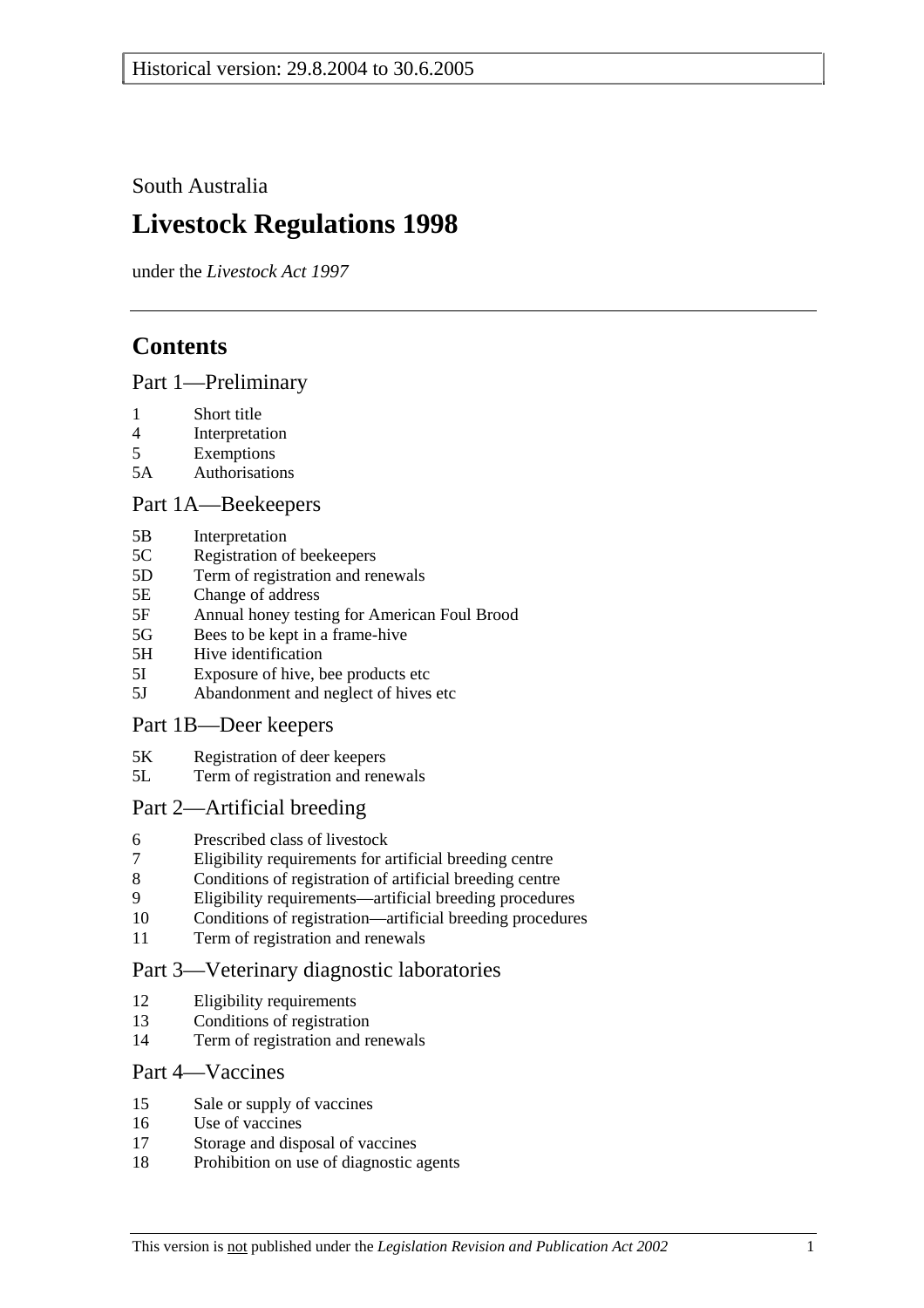# Part 5—Hormonal growth promotants

- 19 Method of treatment of cattle or buffalo with hormonal growth promotants
- 20 HGP earmarks
- 21 HGP records
- 22 HGP free declarations
- 23 HGP free tags
- 24 HGP free invoices etc

## Part 6—Livestock identification

## Division 1—Preliminary

26 Interpretation

## Division 2—Identification of cattle and buffalo

- 27 Application of Division
- 27A Permanent identification devices and transaction tags

## Division 3—Notification for purposes of national livestock identification scheme

- 27B Application of Division
- 27C Notification when cattle or buffalo sold at public sale
- 27D Notification when cattle or buffalo slaughtered at abattoir
- 27E Notification when cattle or buffalo moved to different property
- 27F Manner of notifying prescribed database manager

### Division 4—Identification of deer

27G Identification of deer

## Division 5—General

- 27H Removal of livestock in contravention of this Part
- 28 Types of tags and devices
- 29 Identification codes
- 29A Authorisation of manufacturers and recyclers
- 29B Supply of tags and devices
- 29C Animal must not have more than one permanent identification device
- 29D Removal of permanent identification devices
- 29E Replacement of lost devices
- 29F Offence to alter or deface tags and devices

### Part 7—Sheep lice

- 30 Offence if lice-infested sheep at market
- 31 Offence if lice-infested sheep stray

## Part 7A—Vendor declarations

- 31A Signing of vendor declarations
- 31B False or misleading vendor declarations

## Part 8—Provision for funds under repealed Acts

- 32 Cattle Compensation Fund
- 33 Beekeepers Compensation Fund
- 34 Swine Compensation Fund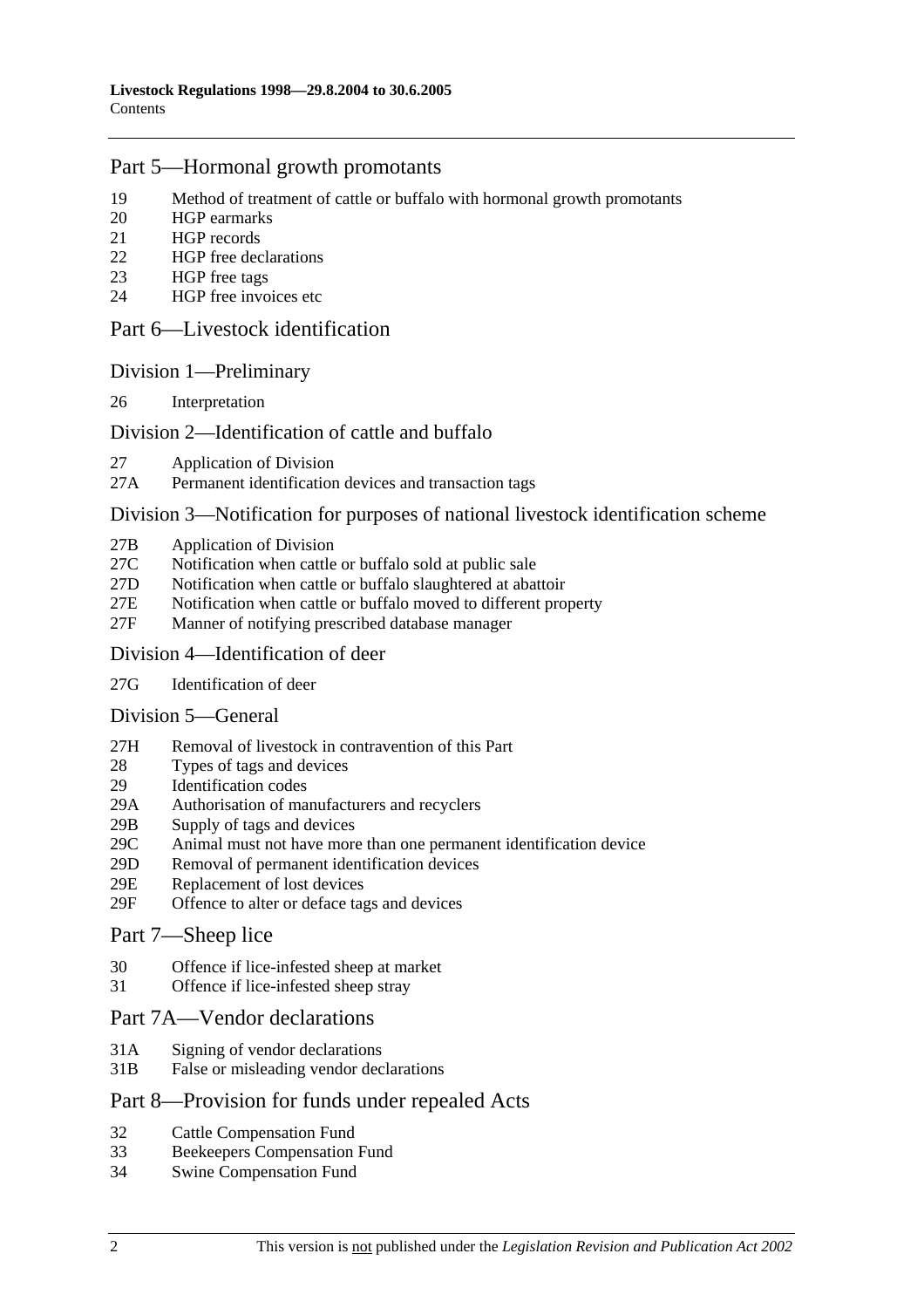34A Deer Keepers Compensation Fund

# Part 9—Stock foods

### Division 1—Preliminary

35 Interpretation

#### Division 2—Feeding of livestock

- 36 Feeding of restricted animal material to ruminants
- 37 Feeding of restricted animal material from placental mammals to non-ruminants
- 38 Feeding of stock foods containing faeces
- 39 Feeding of stock foods containing registered veterinary products

## Division 3—Standards for stock foods

- 40 Offence
- 41 Restricted animal material in stock foods
- 42 Substances prohibited in stock foods
- 43 Organochlorine pesticides in stock foods
- 44 Antioxidants in stock foods
- 45 Registered veterinary products in stock foods

### Division 4—Labelling of manufactured stock foods

- 46 Offences
- 47 Requirement for label or advice note
- 48 General information to be included on label or advice note
- 49 Information about restricted animal material content

## Schedule 1—Fees

Schedule 2—Stock foods

Part 1—Prohibited substances

# Part 2—Permitted levels of organochlorine pesticides

Part 3—Permitted levels of certain antioxidants

Legislative history

# **Part 1—Preliminary**

## **1—Short title**

These regulations may be cited as the *Livestock Regulations 1998*.

### **4—Interpretation**

In these regulations—

*Act* means the *Livestock Act 1997*;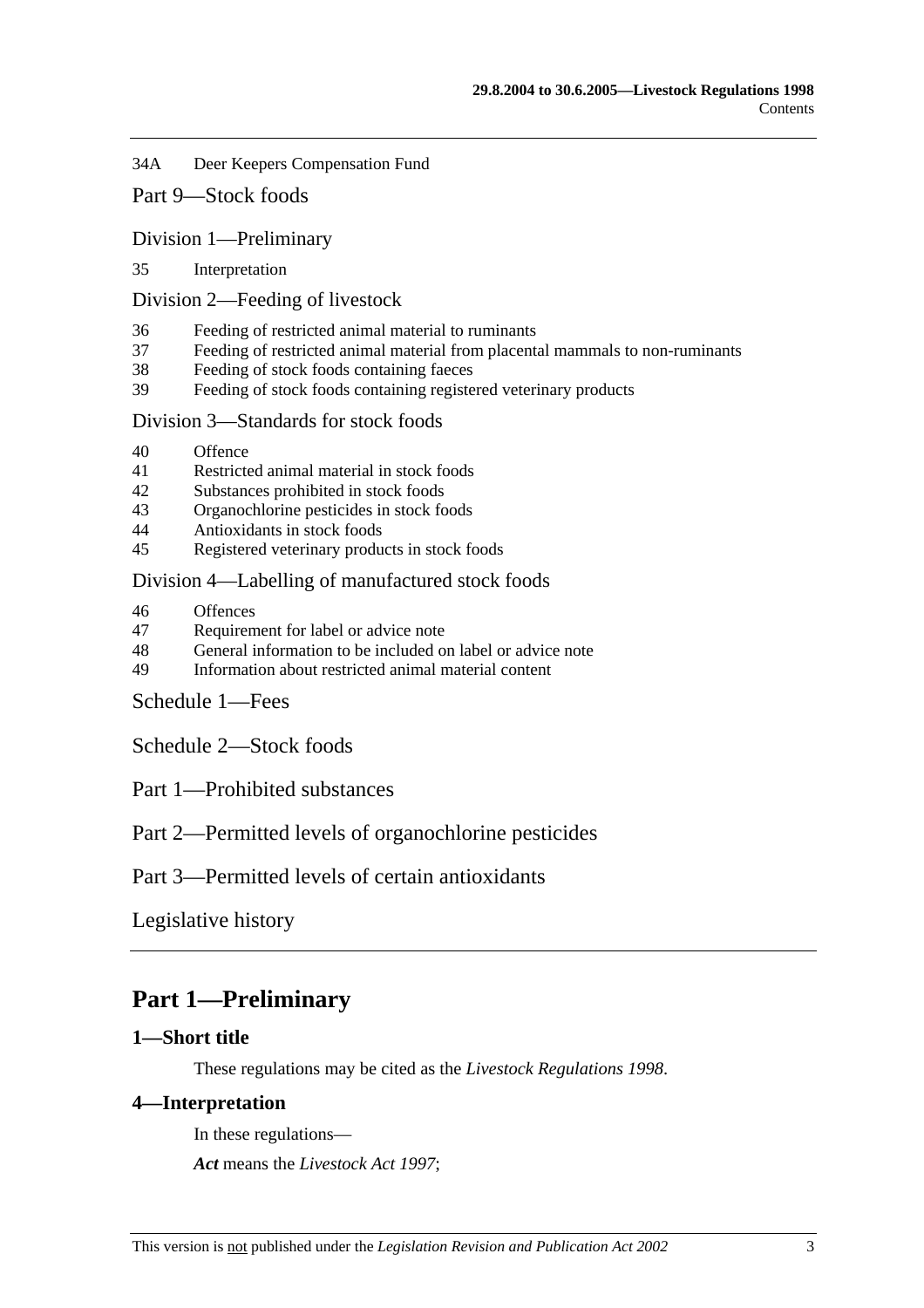*class 1 vaccine* means a preparation or substance capable of producing immunity in livestock to the following organisms or disease syndromes:

anthrax

avian encephalomyelitis

Dichelobacter nodosus

Mareks disease

rabies

Shopes fibroma virus;

*class 2 vaccine* means a preparation or substance capable of producing immunity in livestock to the following organisms or disease syndromes:

bovine pestivirus

Campylobacter fetus var venerealis

canine adenovirus

canine distemper

canine calicivirus

canine parainfluenza virus

canine parvovirus

canine staphylococcal dermatitis

equine staphylococcal dermatitis

feline calicivirus

feline herpes virus

feline panleukopaenia

feline viral rhinotracheitis

feline T-lymphocytic lentivirus

infectious bovine rhinotracheitis

infectious canine hepatitis

Parainfluenza 3 virus

Staphylococcal mastitis

Streptococcus equi;

*deer* means an animal of the family *Cervidae*;

*HGP earmark* means an earmark of the kind required to be made immediately after cattle or buffalo are treated with a hormonal growth promotant (see regulation 20);

*HGP free declaration* means a declaration, in a form approved by the Chief Inspector, that cattle or buffalo have not been treated with hormonal growth promotants;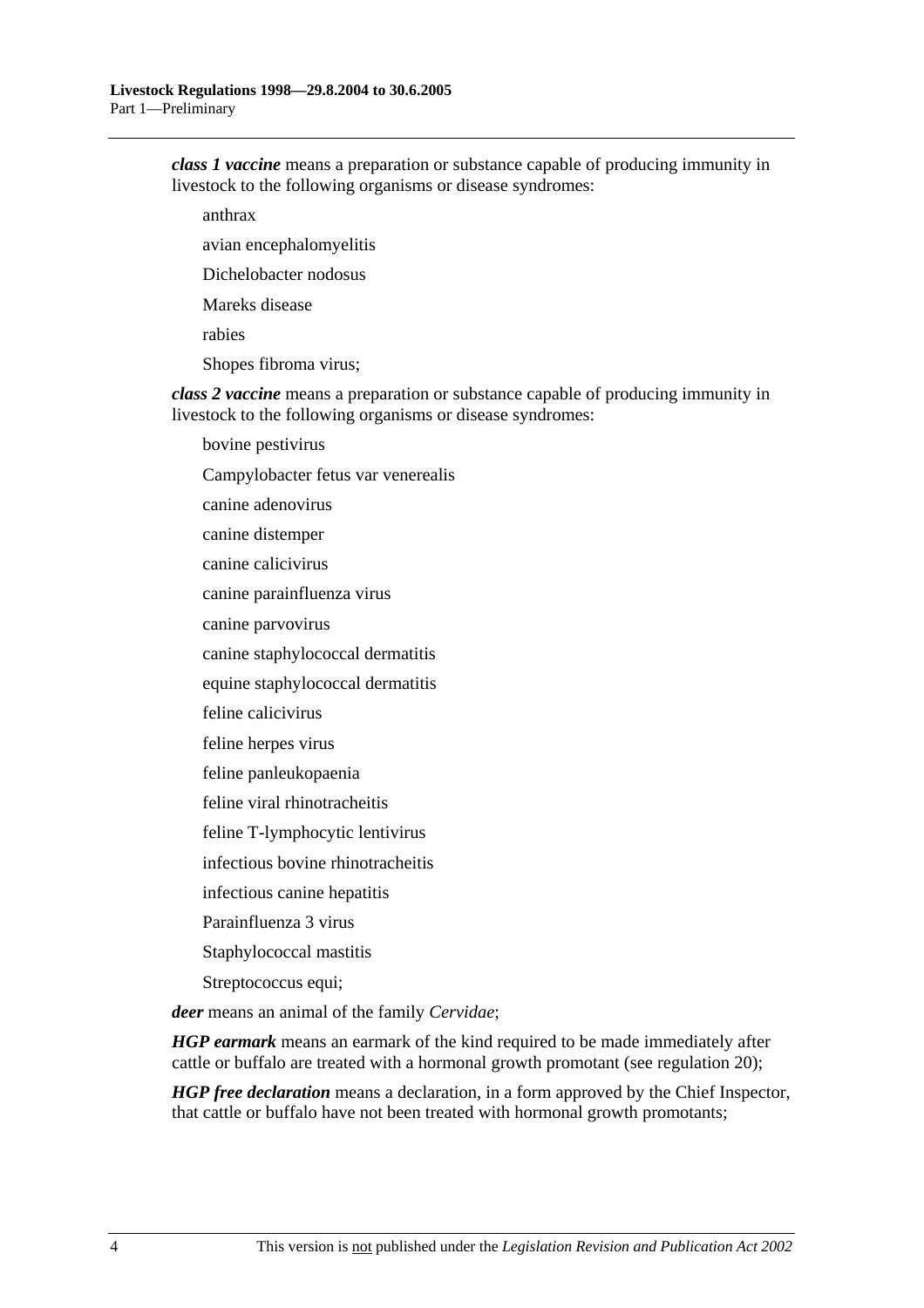*HGP free invoice* means an invoice issued by a stock agent in respect of cattle or buffalo sold by the agent containing an endorsement in a form approved by the Chief Inspector for the purposes of indicating that HGP free tags were attached to cattle or buffalo at the time of sale;

*HGP free tag* means a transaction tag of a colour, and conforming to any other requirements, specified by the Chief Inspector for the purposes of indicating that cattle or buffalo to which such tags are attached have not been treated with hormonal growth promotants;

*hormonal growth promotant* means a product containing one or more hormones (including but not limited to oestradiol, progesterone, trenbolone and zeranol) that increases the growth rate of, and enhances feed conversion in, cattle or buffalo;

*identification tag*, in relation to a deer, means an ear tag obtained from an authorised manufacturer (see Part 6);

*lice* means sheep body lice of the genus *Bovicola ovis*;

*lice-infested sheep* means sheep on which one or more live lice are present;

*transaction tag* means a tail or ear tag obtained from an authorised manufacturer (see Part 6);

*vaccine* means—

- (a) a class 1 or 2 vaccine; or
- (b) any other preparation or substance capable of producing immunity in livestock to disease;

*vendor declaration* means a declaration made in connection with the sale or proposed sale of livestock, using—

- (a) a form known as a "Vendor Declaration" from time to time approved by the Chief Inspector in respect of livestock of the relevant kind; or
- (b) a form to the same effect as the form referred to in paragraph (a).

#### **5—Exemptions**

- (1) Section 46(1)(a) of the Act does not apply in relation to the feeding of ruminants, dogs or cats.
- (2) Section  $46(1)(a)$  to (d) (inclusive) of the Act do not apply in relation to the following products:
	- (a) tallow;
	- (b) gelatine.

#### **5A—Authorisations**

- (1) An authorisation of the Chief Inspector under these regulations—
	- (a) must be in writing; and
	- (b) may be given to a particular person or to a class of persons or may apply generally; and
	- (c) may be subject to conditions; and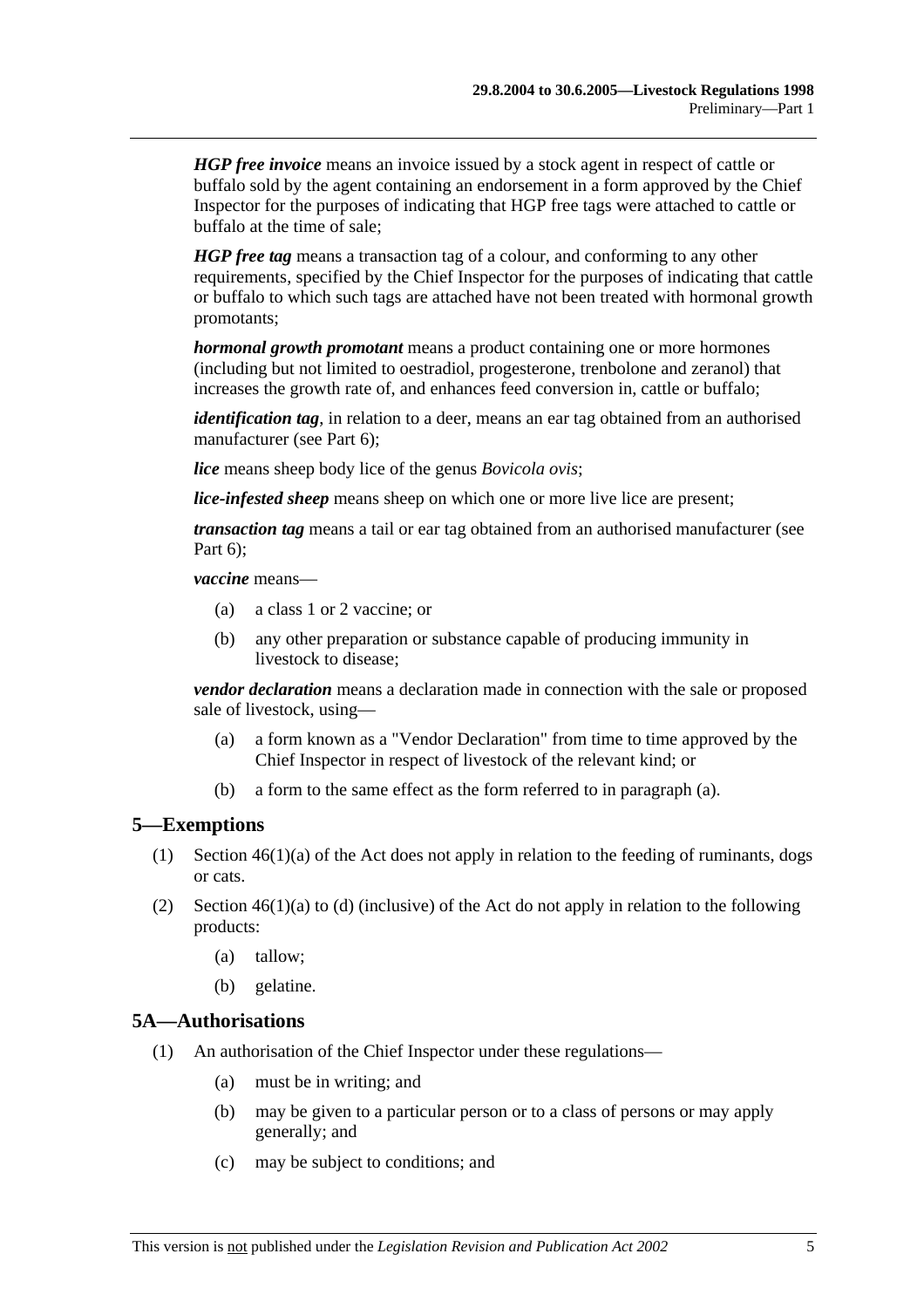- (d) may be varied or revoked by the Chief Inspector at any time.
- (2) An authorisation of the Chief Inspector under these regulations or the variation or revocation of such an authorisation takes effect—
	- (a) if the authorisation is given to a particular person—when written notice of the authorisation or of the variation or revocation (as the case may be) is served on the person; or
	- (b) if the authorisation is given to a class of persons or applies generally—when notice of the authorisation or of the variation or revocation (as the case may be) is published in the Gazette.

# **Part 1A—Beekeepers**

# **5B—Interpretation**

In this Part—

*appliance* means any article, apparatus or implement used in connection with the keeping of bees or the extraction or storage of honey;

*foundation* means material impressed with the pattern of cell bases on which bees build comb;

*registered beekeeper* means a person registered as a beekeeper under section 17 of the Act.

### **5C—Registration of beekeepers**

- (1) Bees for which a hive is kept are a prescribed class of livestock for the purposes of section 17 of the Act.
- (2) A person who keeps bees is not required to be registered under section 17 of the Act if—
	- (a) the bees are kept only in hives in respect of which another person is registered as a beekeeper; or
	- (b) the bees are kept in a hive brought into the State from another State or Territory for a period of not more than 90 days in any continuous period of 12 months and the manner in which the person keeps the bees would, if those bees were being kept in that other State or Territory, comply with the requirements of the corresponding laws of that State or Territory.

## **5D—Term of registration and renewals**

- (1) Registration as a beekeeper is for a term expiring on the last day of February following registration.
- (2) Registration as a beekeeper may be renewed from time to time for a further term of 12 months.
- (3) An application for renewal of registration as a beekeeper must—
	- (a) be made to the Chief Inspector; and
	- (b) be in the form and contain or be accompanied by the information required by the Chief Inspector; and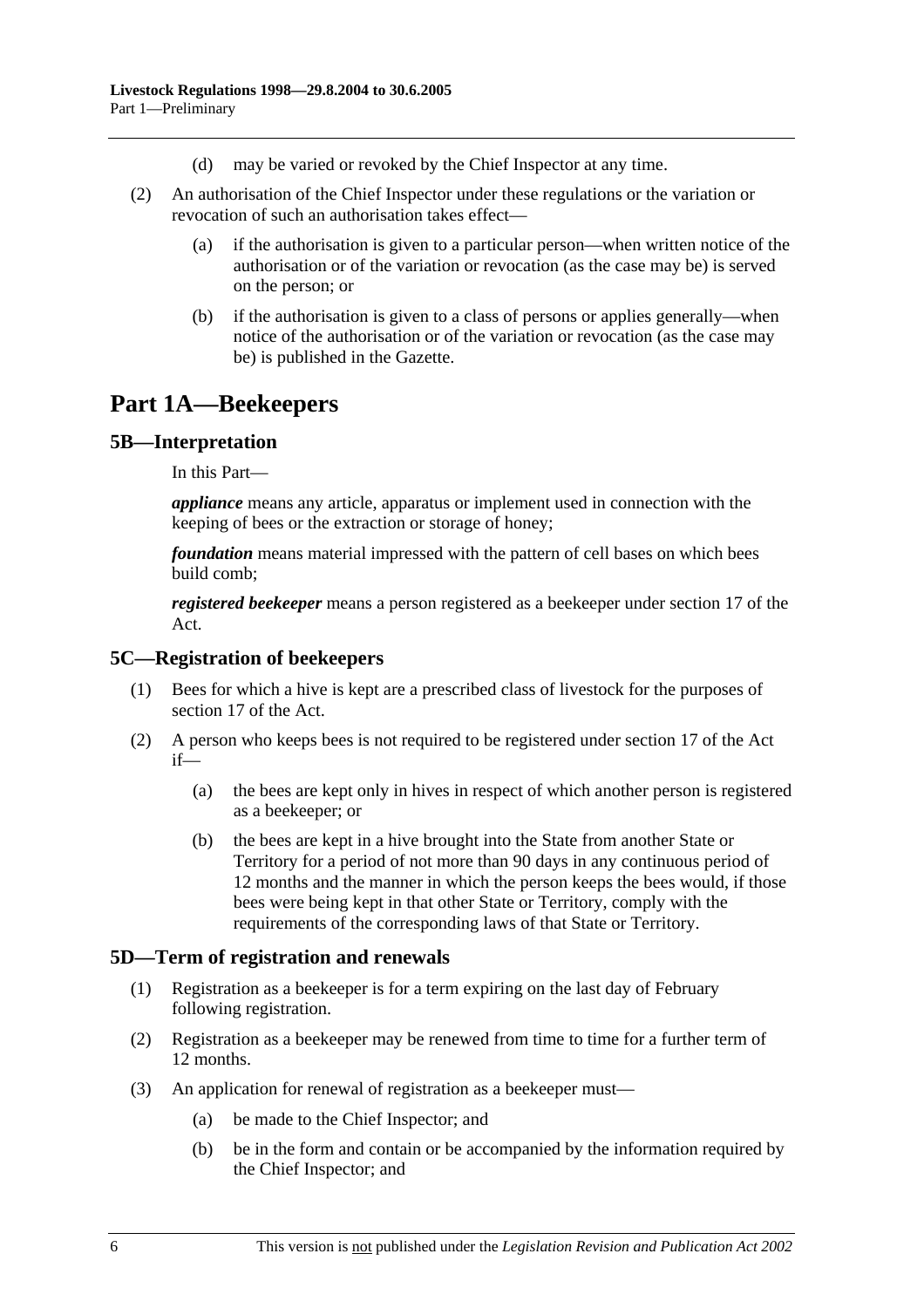(c) be accompanied by the fee set out in Schedule 1.

### **5E—Change of address**

A registered beekeeper must within 14 days after changing his or her postal address notify the Chief Inspector of the change in writing.

Maximum penalty: \$250.

Expiation fee: \$80.

### **5F—Annual honey testing for American Foul Brood**

- (1) The Chief Inspector may, by notice in writing, require a beekeeper to provide the Chief Inspector, within a period specified in the notice, with—
	- (a) a copy of the results of an AFB test carried out on a composite sample of honey collected following the notice or within the preceding three months from hives kept by the beekeeper; or
	- (b) a composite sample of honey collected following the notice or within the preceding three months from hives kept by the beekeeper to be subjected to an AFB test at the cost of the beekeeper.
- (2) The Chief Inspector may not make a requirement under subregulation (1) of the same beekeeper more than once in each 12 month period commencing on 1 March.
- (3) If a beekeeper refuses or fails to comply with a requirement under subregulation (1), the Chief Inspector may—
	- (a) cause a composite sample of honey to be collected by an inspector from hives kept by the beekeeper and to be subjected to an AFB test; and
	- (b) recover costs and expenses reasonably incurred in doing so as a debt owed by the person of whom the requirement was made.
- (4) A beekeeper who does not comply with a requirement made under subregulation (1) is guilty of an offence.

Maximum penalty: \$1 250.

Expiation fee: \$160.

- (5) This regulation does not derogate from other powers of an inspector to take samples of honey or to require honey to be tested.
- (6) For the purposes of this regulation, a composite sample of honey must be collected from hives kept by a beekeeper as follows:
	- (a) if the number of hives kept is 20 or less—a sample of at least ten millilitres of honey must be collected from each of the hives;
	- (b) if the number of hives kept is more than 20 but less than 100—a sample of at least ten millilitres of honey must be collected from each of 20 different hives chosen randomly;
	- (c) if the number of hives kept is more than 100—a sample of at least ten millilitres of honey must be collected from each of a number of different hives chosen randomly, that number being 20 per cent of the total number of hives kept (ignoring any resulting fraction).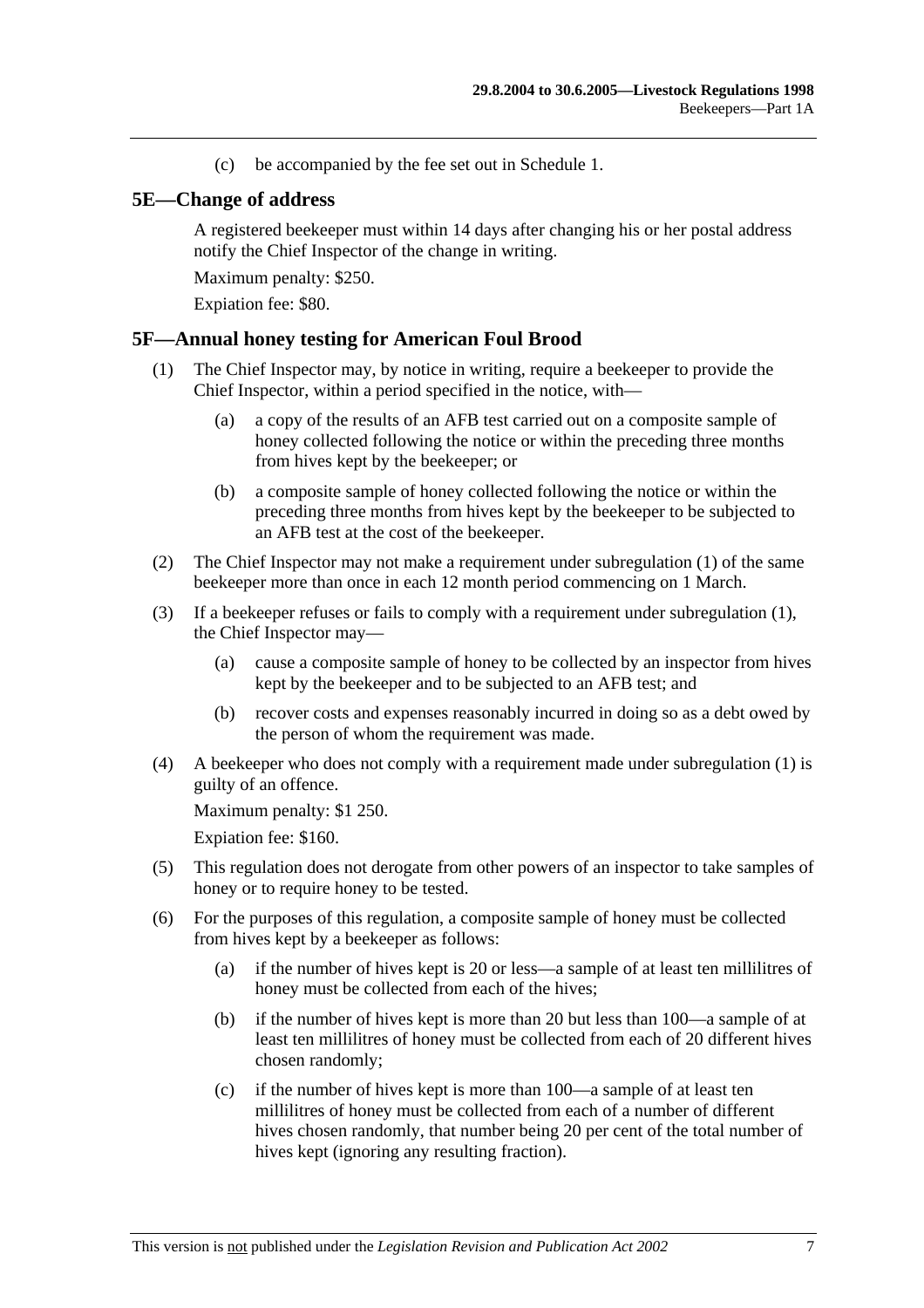(7) In this regulation—

*AFB test* means a test for the presence of American Foul Brood conducted by a laboratory approved for the purpose by the Chief Inspector.

## **5G—Bees to be kept in a frame-hive**

A person who keeps bees, unless otherwise authorised by the Chief Inspector, must keep the bees in a hive (a frame-hive) that complies with the following requirements:

- (a) the hive must consist of a box with a lid that is removable so that the movement of bees in and out of the frame-hive can be easily controlled; and
- (b) the box must be fitted with movable frames supported inside the box so that they stand on edge in a vertical position and there is an interval of at least six millimetres, but not more than 20 millimetres, between adjacent frames; and
- (c) each movable frame must—
	- (i) have inserted at its centre a flat sheet of foundation; and
	- (ii) be separated from all inner surfaces of the box and any other movable frame placed above it by a space of at least eight millimetres; and
	- (iii) be placed inside the box so that it can be easily removed for inspection.

Maximum penalty: \$5 000.

Expiation fee: \$315.

## **5H—Hive identification**

 (1) A registered beekeeper must ensure that each hive is marked in accordance with this regulation with a hive identification code allocated to him or her in writing by the Chief Inspector.

Maximum penalty: \$5 000.

Expiation fee: \$315.

- (2) Unless otherwise directed by the Chief Inspector, the hive identification code must be marked on a hive in the following manner:
	- (a) subject to subregulation (3), the code must be placed in the centre of an external vertical face of the hive; and
	- (b) the code may be burned, stencilled, embossed, carved or etched directly onto the face of the hive, or it may be inscribed on a metal plate secured to the face of the hive; and
	- (c) each character of the code must be 30 millimetres in height.
- (3) If the face of a hive has previously been marked with a hive identification code (or a brand under the *Apiaries Act 1931*), any subsequent hive identification codes allocated to the hive must be marked on the same vertical face, the first such code being placed in the top left hand corner of that face and each subsequent code being placed in the next corner proceeding clockwise.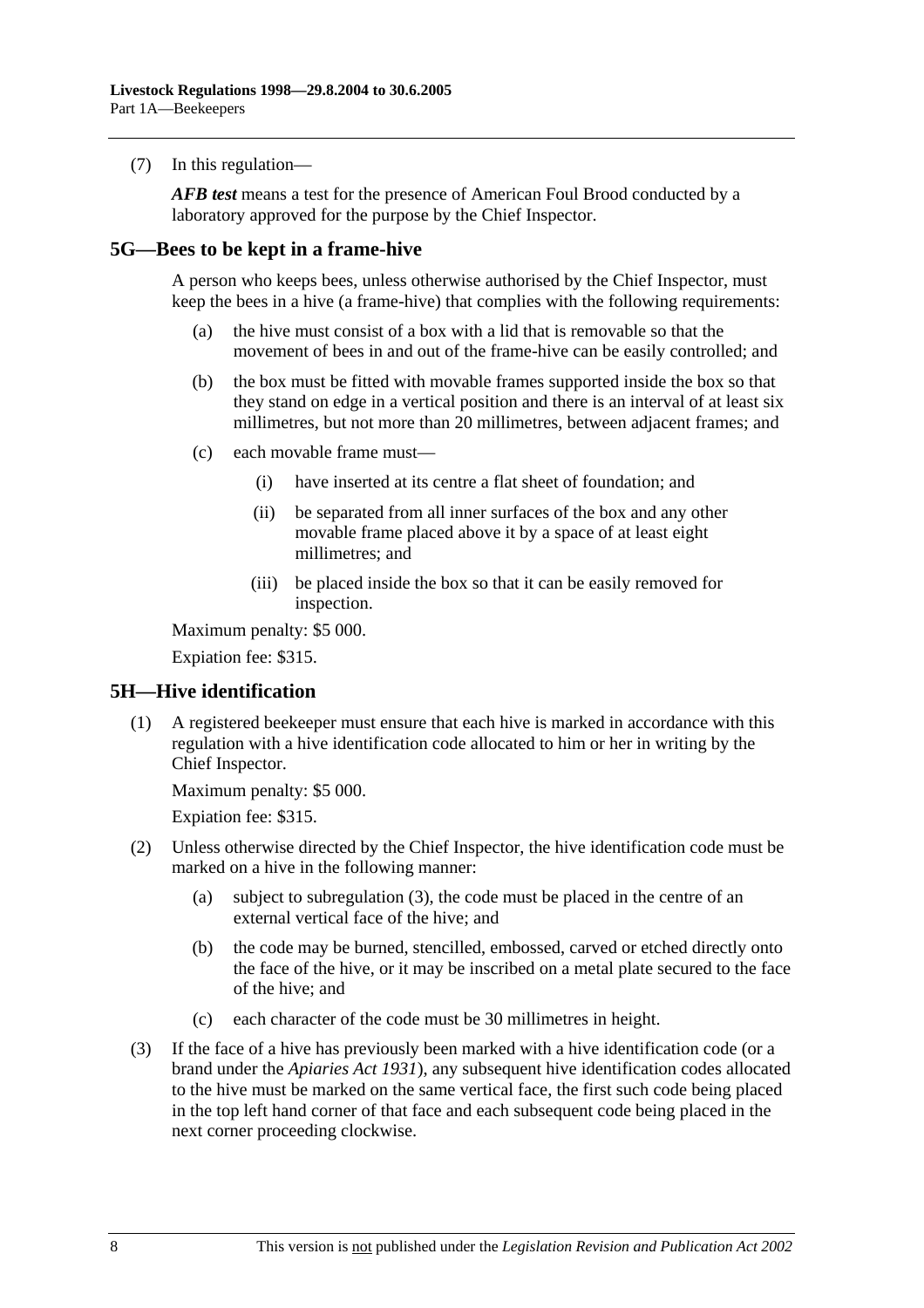### **5I—Exposure of hive, bee products etc**

A beekeeper must not without reasonable excuse, leave a hive, part of a hive (including frames, combs, honey, foundation or beeswax) or an appliance exposed in a manner or under conditions likely to attract robber bees.

Maximum penalty: \$5 000.

Expiation fee: \$315.

## **5J—Abandonment and neglect of hives etc**

- (1) A beekeeper must not, without reasonable excuse—
	- (a) abandon a hive previously kept by the beekeeper; or
	- (b) neglect the management and care of a hive kept by the beekeeper to the extent that the hive is likely to become infected with disease or to attract robber bees; or
	- (c) fail to destroy or properly dispose of any unwanted bees or part of a hive (including frames, combs, honey, foundation or beeswax).

Maximum penalty: \$5 000.

Expiation fee: In the case of an offence against paragraph (b) in the circumstances set out in subregulation (2)(b)—\$315.

- (2) Without limiting paragraph (b) of subregulation (1), a beekeeper will be taken to neglect the management and care of a hive to the extent referred to in that paragraph if—
	- (a) the hive is not examined for the presence of disease at least once in each 6 month period; or
	- (b) the hive is one of a number of hives comprising an apiary and at least three of the following conditions apply to the apiary:
		- (i) there is no source of water accessible to bees within 200 metres of a hive in the apiary;
		- (ii) the prescribed number of hives in the apiary are, or exhibit signs of having been, infested with wax moth;
		- (iii) the prescribed number of hives in the apiary are dead;
		- (iv) a hive or part of a hive in the apiary has been left exposed in a manner or under conditions likely to attract robber bees.
- (3) In proceedings for an offence against this regulation, hives located on the same holding will, in the absence of proof to the contrary, be taken to comprise an apiary.
- (4) In this regulation—

*apiary* means a number of hives managed together;

*prescribed number of hives* in an apiary means—

- (a) if the number of hives comprising the apiary is less than 10—one;
- (b) if the number of hives comprising the apiary is 10 or more—the number that is 10 per cent of the total number of hives comprising the apiary (ignoring any resulting fraction).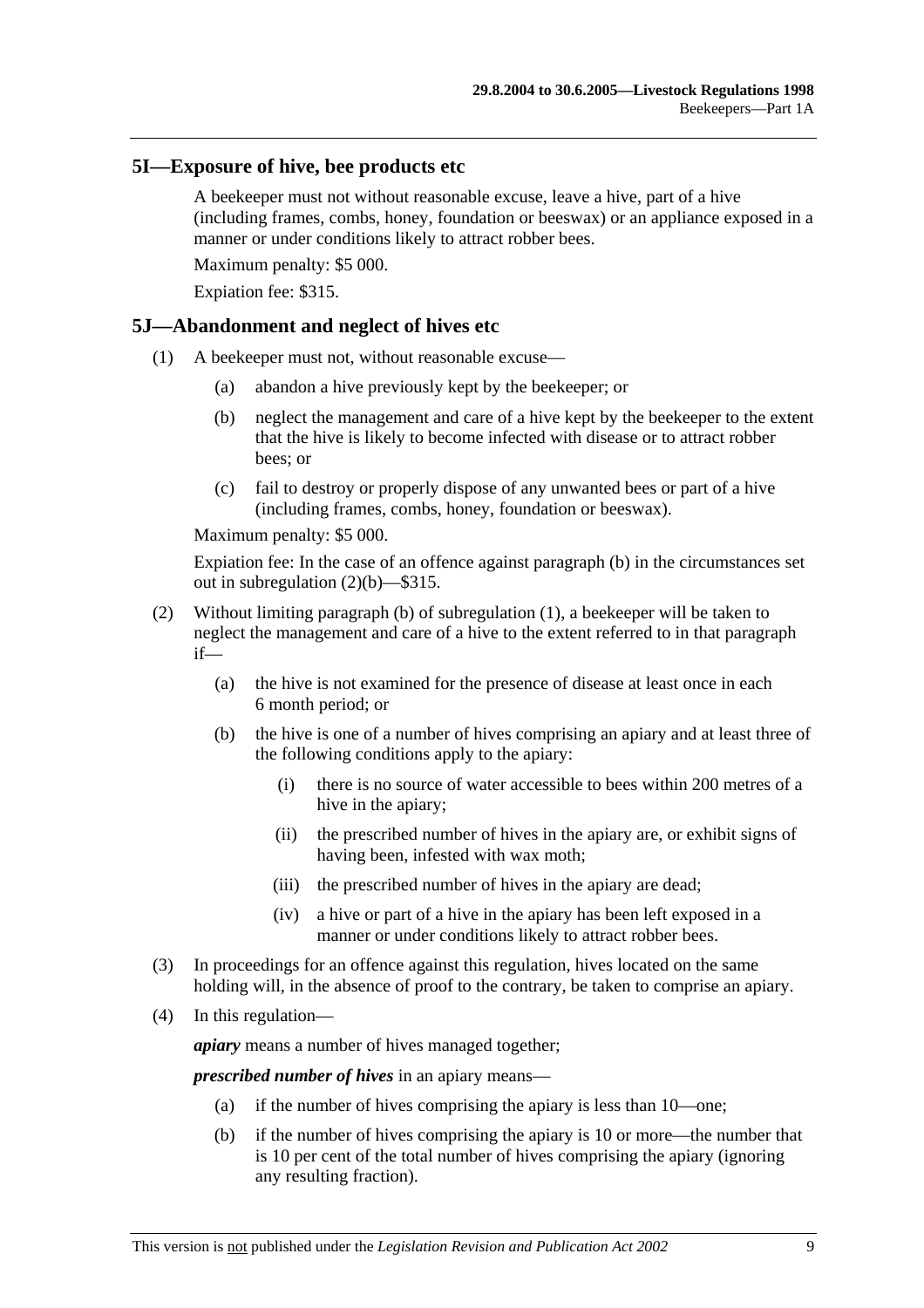(5) For the purposes of this regulation a hive is *dead* if a substantial number of the bees in the hive are dead.

# **Part 1B—Deer keepers**

## **5K—Registration of deer keepers**

Deer are a prescribed class of livestock for the purposes of section 17 of the Act.

## **5L—Term of registration and renewals**

- (1) Registration as a deer keeper is for a term of 2 years.
- (2) Registration as a deer keeper may be renewed from time to time for a further term of 2 years.
- (3) An application for renewal of registration as a deer keeper must—
	- (a) be made to the Chief Inspector; and
	- (b) be in the form and contain or be accompanied by the information required by the Chief Inspector; and
	- (c) be accompanied by the fee set out in Schedule 1.

# **Part 2—Artificial breeding**

## **6—Prescribed class of livestock**

The following are prescribed classes of livestock for the purposes of the definition of *artificial breeding centre* in section 3 of the Act and for the purposes of section 19(1) of the Act:

- (a) cattle;
- (b) sheep;
- (c) goats;
- (d) pigs;
- (e) horses.

## **7—Eligibility requirements for artificial breeding centre**

- (1) In determining whether to grant registration under section 18 of the Act to operate an artificial breeding centre, the Chief Inspector must have regard to—
	- (a) the suitability of the applicant to be granted registration; and
	- (b) the arrangements that the applicant has made to fulfil the obligations that may arise under these regulations; and
	- (c) the suitability of the premises for their purpose; and
	- (d) the standard of construction of the premises and the standard of the facilities and equipment on the premises; and
	- (e) the nature of the artificial breeding procedures to be carried out at the centre; and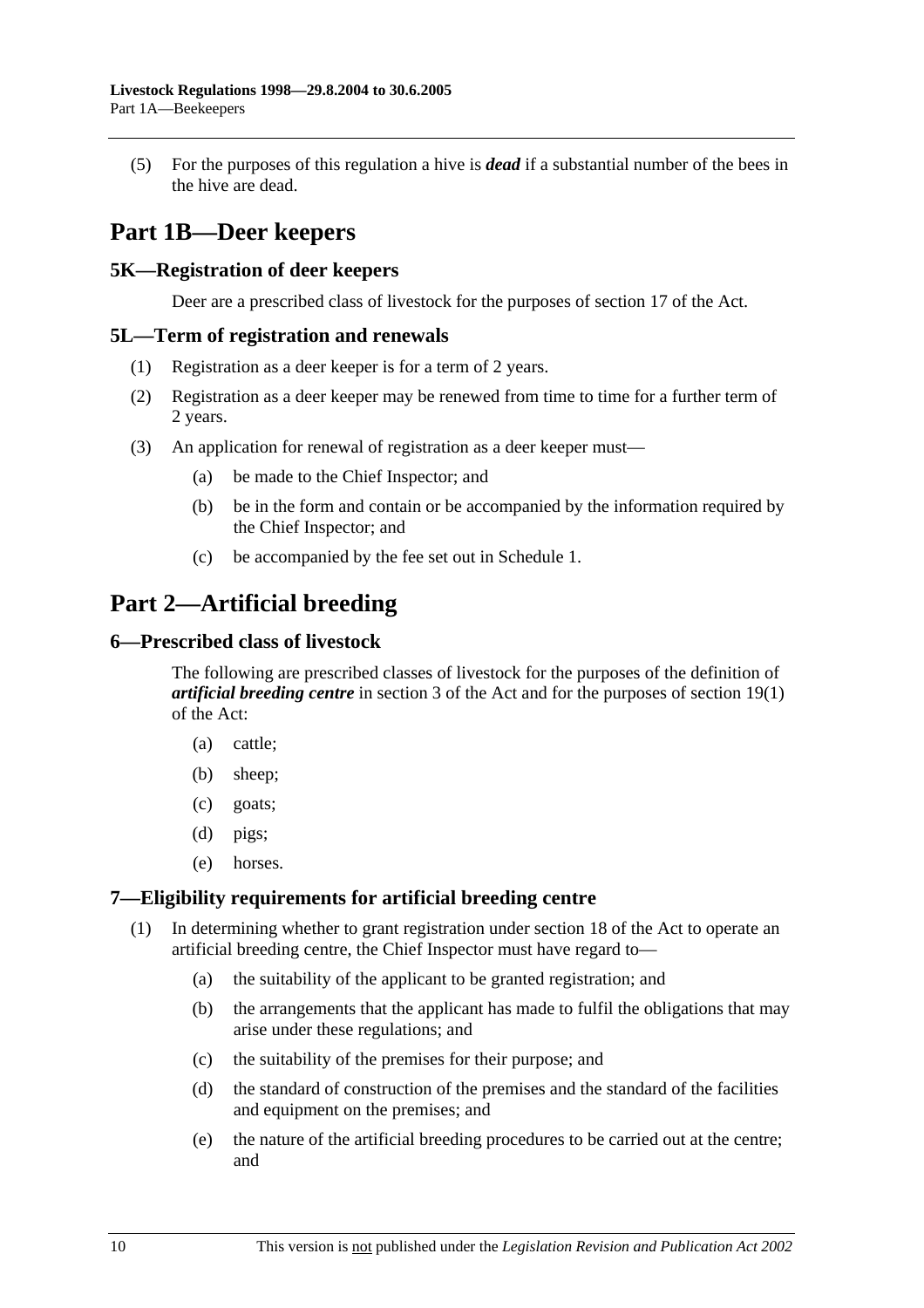- (f) any other relevant matter.
- (2) If an application is made in respect of proposed premises, the Chief Inspector—
	- (a) must determine whether he or she will grant registration if the premises are completed substantially in accordance with the proposal and, if so, the conditions (if any) he or she will impose on the registration; and
	- (b) if he or she determines that registration will be granted in those circumstances, is bound by that decision.

### **8—Conditions of registration of artificial breeding centre**

The following are conditions of registration under section 18 of the Act to operate an artificial breeding centre:

- (a) there must be compliance in relation to artificial breeding procedures performed by the centre with—
	- (i) the *Code of Practice for Australian Livestock Artificial Breeding Centres* published by the Australian Quarantine and Inspection Service, as in force from time to time; and
	- (ii) the *Minimum Health Standards for Stock Standing at Licensed or Approved Artificial Breeding Centres in Australia* published by the Australian Quarantine and Inspection Service, as in force from time to time;
- (b) the premises to which registration of an artificial breeding centre relates must not, without the approval of the Chief Inspector—
	- (i) be altered or extended;
	- (ii) be used for the carrying out of artificial breeding procedures not authorised by the registration;
- (c) the following records must be kept:
	- (i) records that ensure that the animal from which any semen or embryos have been collected and the place and date of collection can, at all times, be readily determined;
	- (ii) accurate records of all artificial breeding procedures carried out pursuant to the registration;
	- (iii) accurate records relating to the health of an animal from which semen or embryos have been collected pursuant to the registration.

### **9—Eligibility requirements—artificial breeding procedures**

A person is not eligible to be registered under section 19 of the Act to perform an artificial breeding procedure unless the person—

- (a) is a fit and proper person to be registered; and
- (b) has qualifications and experience that the Chief Inspector considers appropriate having regard to the kind of procedures that the applicant would be authorised to perform if granted the registration.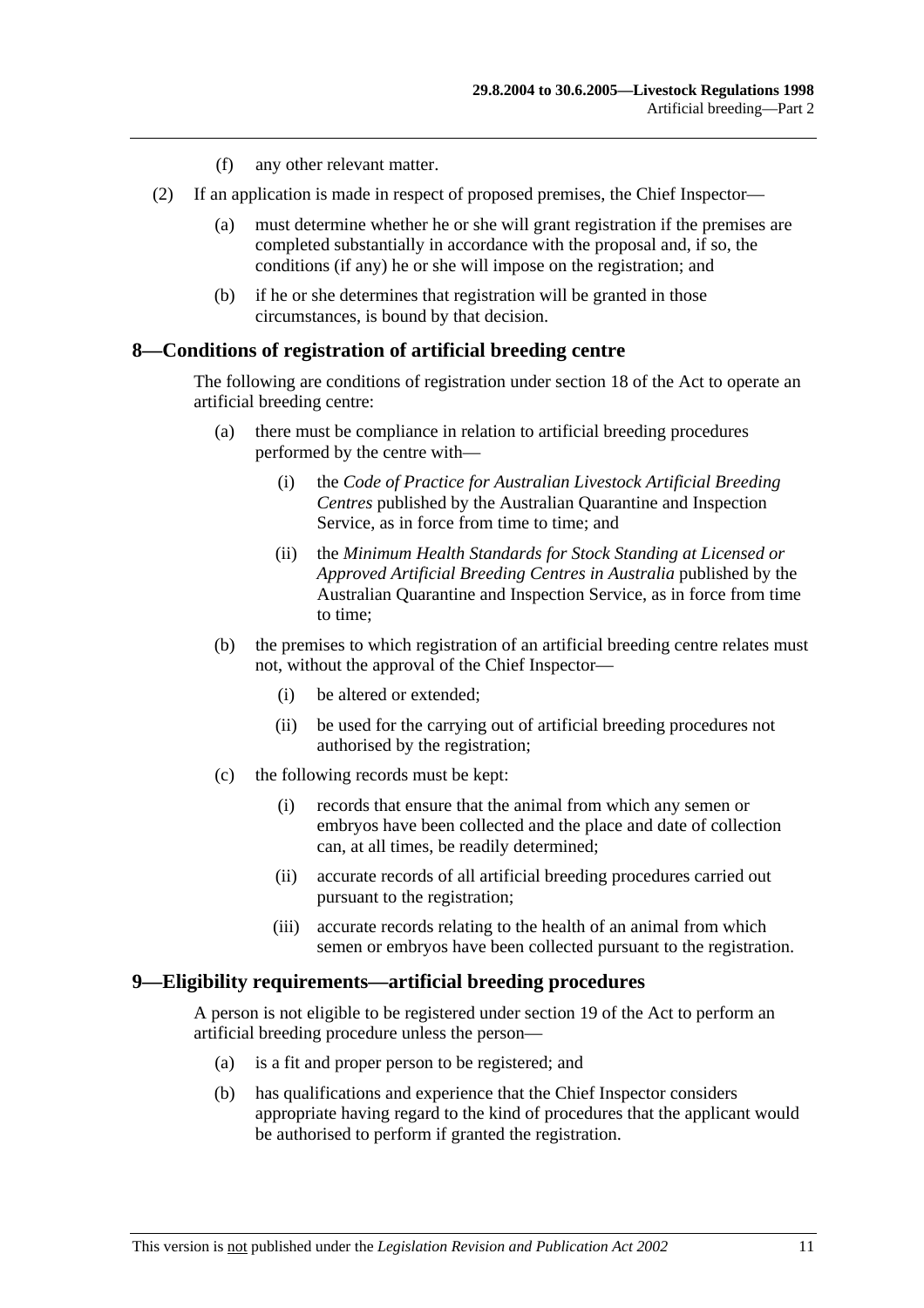## **10—Conditions of registration—artificial breeding procedures**

- (1) The following categories of registration under section 19 of the Act may be granted:
	- (a) insemination of livestock—authorising the holder to carry out artificial insemination of livestock;
	- (b) semen collection and processing—authorising the holder to collect semen from livestock and process it;
	- (c) embryo collection and processing—authorising the holder to collect ova or embryos from livestock and process them.
- (2) The following are conditions of registration under section 19 of the Act:
	- (a) artificial breeding procedures not authorised by the registration must not be performed;
	- (b) the following records must be kept:
		- (i) records that ensure that the animal from which any semen or embryos have been collected and the place and date of collection can, at all times, be readily determined;
		- (ii) accurate records of all artificial breeding procedures carried out pursuant to the registration;
		- (iii) accurate records relating to the health of an animal from which semen or embryos have been collected pursuant to the registration.

## **11—Term of registration and renewals**

- (1) The term of registration of an artificial breeding centre or a person authorised to perform artificial breeding procedures is until 30 June in the third year after its grant.
- (2) Renewal of registration is for three years.

# **Part 3—Veterinary diagnostic laboratories**

## **12—Eligibility requirements**

- (1) In determining whether to grant registration under section 20 of the Act to operate a veterinary diagnostic laboratory, the Chief Inspector must have regard to—
	- (a) the suitability of the applicant to be granted registration; and
	- (b) the arrangements that the applicant has made to fulfil the obligations that may arise under these regulations; and
	- (c) the suitability of the premises for their purpose; and
	- (d) the standard of construction of the premises and the standard of the facilities and equipment on the premises; and
	- (e) the nature of the examinations and tests to be carried out at the laboratory; and
	- (f) any other relevant matter.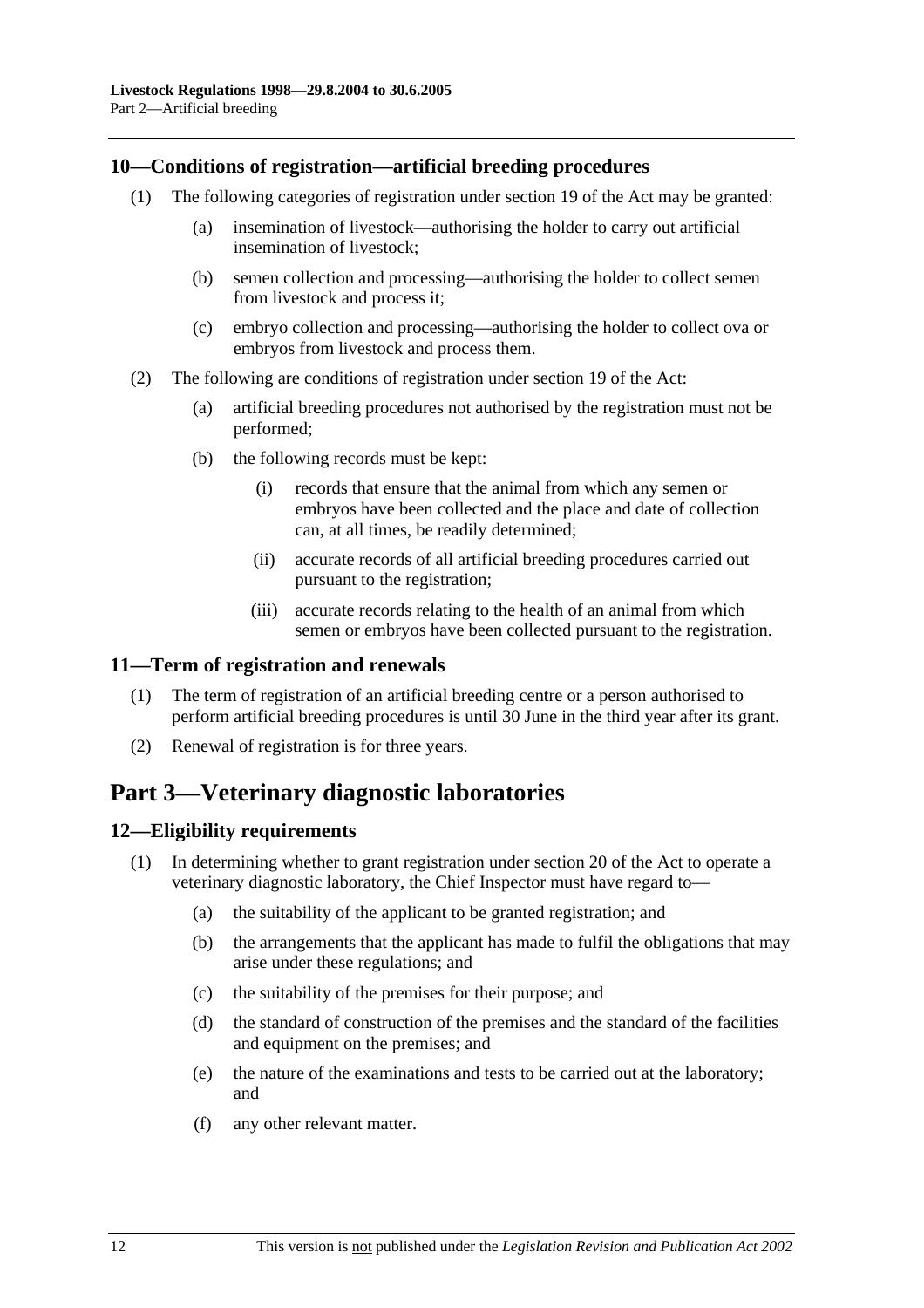- (2) If an application is made in respect of proposed premises, the Chief Inspector—
	- (a) must determine whether he or she will grant registration if the premises are completed substantially in accordance with the proposal and, if so, the conditions (if any) he or she will impose on the registration; and
	- (b) if he or she determines that registration will be granted in those circumstances, is bound by that decision.

#### **13—Conditions of registration**

Registration under section 20 of the Act of a veterinary diagnostic laboratory is subject to the following conditions:

 (a) the laboratory must be supervised by a person or persons approved by the Chief Inspector;

> In respect of the supervision of animal disease diagnosis carried out at the laboratory, the person must be a veterinary surgeon. In respect of the supervision of residue analysis carried out at the laboratory, the person must hold appropriate qualifications.

- (b) the methods used at the laboratory for animal disease diagnosis must conform to the *Australian Standard Techniques for Animal Diseases* published for the Australian Agricultural Council (Standing Committee on Agriculture) by CSIRO Australia, as in force from time to time;
- (c) if a result from any test or analysis carried out at the laboratory indicates that any livestock or livestock product or other property is, or is likely to be, affected with a notifiable condition the result must be reported to the Chief Inspector by the quickest practicable means, together with such further information as the Chief Inspector may reasonably require;
- (d) records of results from each test or analysis carried out at the laboratory must be kept for a period of at least seven years;
- (e) a laboratory sample or specimen affected or reasonably suspected of being affected with a notifiable condition must not, without the approval of the Chief Inspector—
	- (i) be brought into the laboratory from interstate or overseas; or
	- (ii) be sent from the laboratory out of the State;
- (f) laboratory samples or specimens or records of results from a test or analysis carried out at the laboratory, must, at the request of the Chief Inspector, be provided to the Chief Inspector or a person nominated by the Chief;
- (g) the laboratory must participate in a quality assurance program approved by the Chief Inspector.

#### **14—Term of registration and renewals**

- (1) The term of registration of a veterinary diagnostic laboratory is until 30 June in the third year after registration is granted.
- (2) Renewal of registration is for 3 years.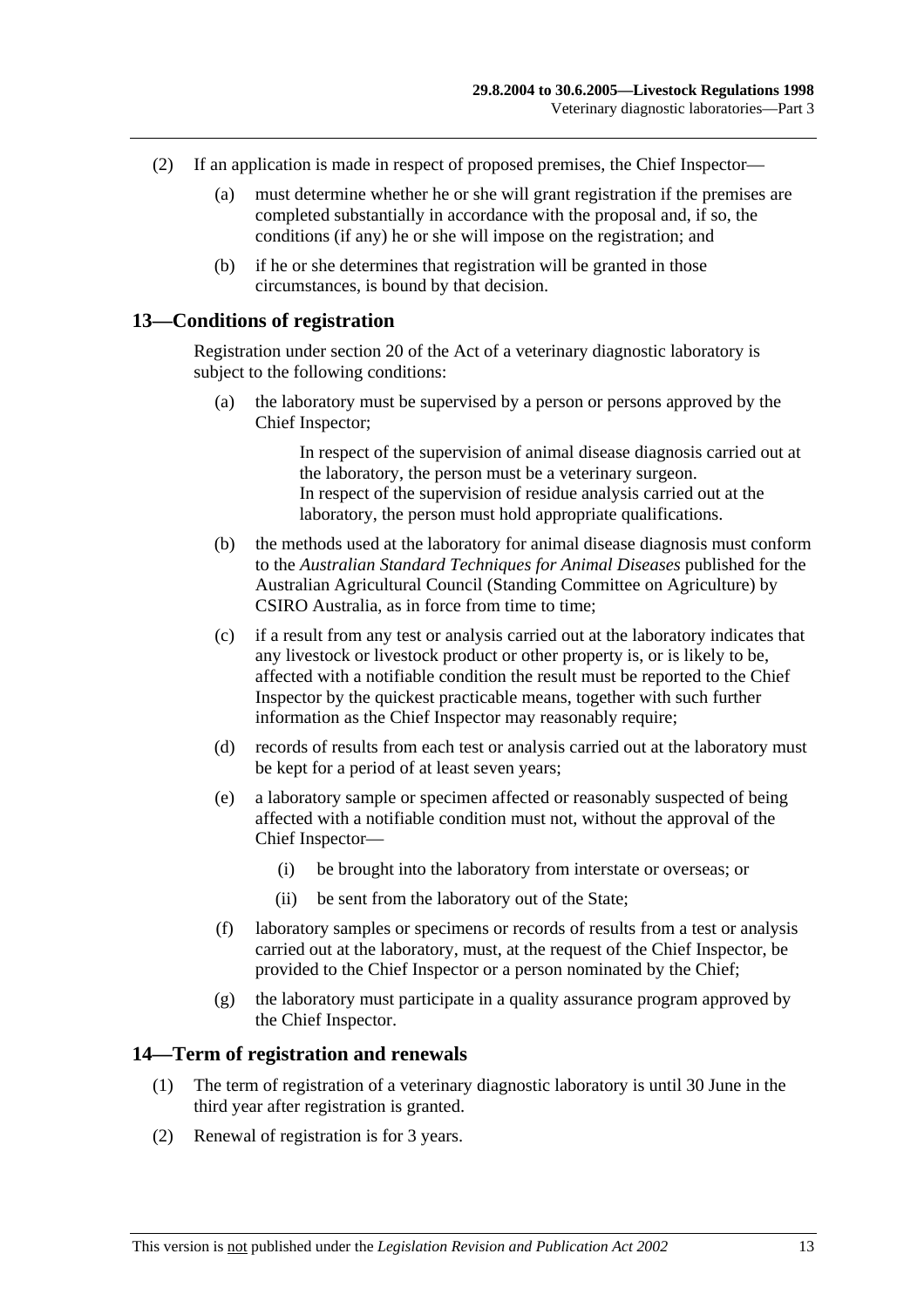# **Part 4—Vaccines**

# **15—Sale or supply of vaccines**

- (1) A person must not sell or supply a vaccine for use on livestock unless—
	- (a) in the case of a class 1 vaccine—the sale or supply is to a veterinary surgeon, or to some other person approved by the Chief Inspector, for use by that person and the sale or supply has been approved by the Chief Inspector; or
	- (b) in the case of a class 2 vaccine—the sale or supply is to a veterinary surgeon, or to some other person approved by the Chief Inspector, for use by that person; or
	- (c) in any other case—
		- (i) the preparation or substance is registered under the *Agricultural and Veterinary Chemicals (South Australia) Act 1994*; or
		- (ii) the approval of the Chief Inspector has been obtained.

Maximum penalty: \$5 000.

 (2) A person must not sell or supply a vaccine after the date (if any) specified on any label, covering, wrapping or container as the date after which the vaccine should not or must not be used on livestock.

Maximum penalty: \$2 500.

Expiation fee: \$210.

## **16—Use of vaccines**

A person must not, without the approval of the Chief Inspector, use a class 1 or 2 vaccine on livestock unless the person is a veterinary surgeon.

Maximum penalty: \$5 000.

## **17—Storage and disposal of vaccines**

A person who has in his or her possession, custody or control a vaccine intended for sale or supply must—

- (a) ensure that the vaccine is at all times stored in the manner, and at the temperature (if any) specified on any label, covering or wrapping by or under any law; and
- (b) dispose of the vaccine on, or as soon as possible after, the date (if any) specified on any label, covering, wrapping or container as the date after which the vaccine should not or must not be used on livestock.

Maximum penalty: \$2 500.

Expiation fee: \$210.

### **18—Prohibition on use of diagnostic agents**

A person must not, without the approval of the Chief Inspector, use a diagnostic agent (including tuberculin, johnin, mallein or pullorum antigen).

Maximum penalty: \$2 500.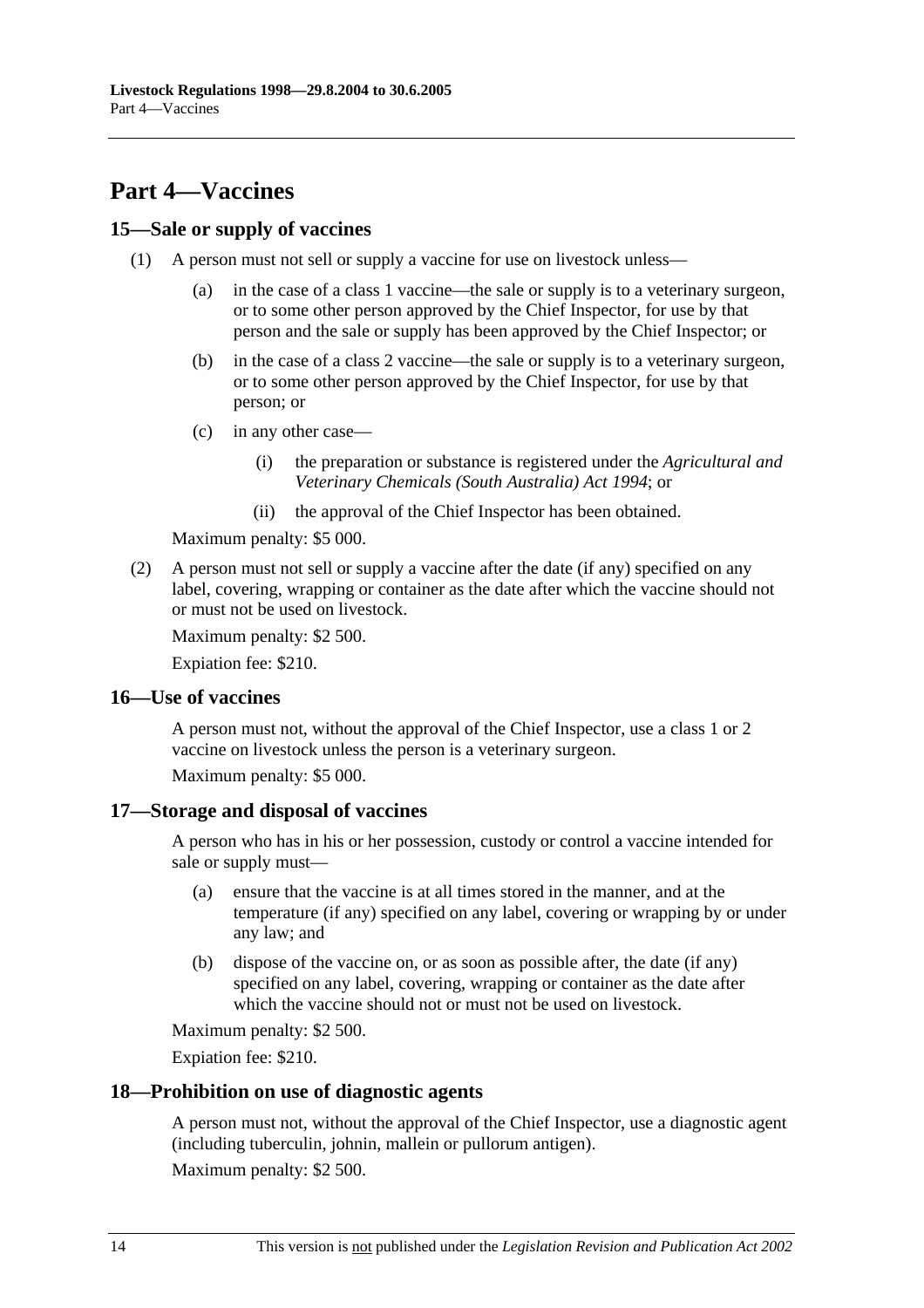# **Part 5—Hormonal growth promotants**

# **19—Method of treatment of cattle or buffalo with hormonal growth promotants**

A person must not treat cattle or buffalo with a hormonal growth promotant otherwise than by implanting the hormonal growth promotant under the skin behind the ear of the cattle or buffalo.

Maximum penalty: \$5 000.

Expiation fee: \$315.

## **20—HGP earmarks**

- (1) If cattle or buffalo are not, immediately after treatment with a hormonal growth promotant, each marked with an earmark consisting of an equilateral triangle with sides 20 millimetres in length, punched through the centre of the left or right ear of the animal (an *HGP earmark*)—
	- (a) the owner of the cattle or buffalo; and
	- (b) any other person responsible for the husbandry of the cattle or buffalo who treated the cattle or buffalo with the hormonal growth promotant, or caused or permitted the cattle or buffalo to be so treated,

are each guilty of an offence.

Maximum penalty: \$5 000.

Expiation fee: \$315.

 (2) Subregulation (1) does not apply in respect of an animal that already has an HGP earmark at the time of treatment with a hormonal growth promotant.

## **21—HGP records**

The owner (or former owner) of cattle or buffalo that are treated with hormonal growth promotants must ensure that records are made, and retained for a period of not less than two years after the cattle or buffalo cease to be in his or her ownership, containing the following information:

- (a) in respect of each type of hormonal growth promotant obtained or used to treat cattle or buffalo—
	- (i) the date on which it was obtained; and
	- (ii) a description of its type; and
	- (iii) the name and address of the person from whom it was obtained; and
	- (iv) the number of doses obtained; and
- (b) in respect of each treatment of cattle or buffalo with each type of hormonal growth promotant—
	- (i) the date of the treatment; and
	- (ii) the breed or other description of each animal treated; and
	- (iii) the number of animals treated; and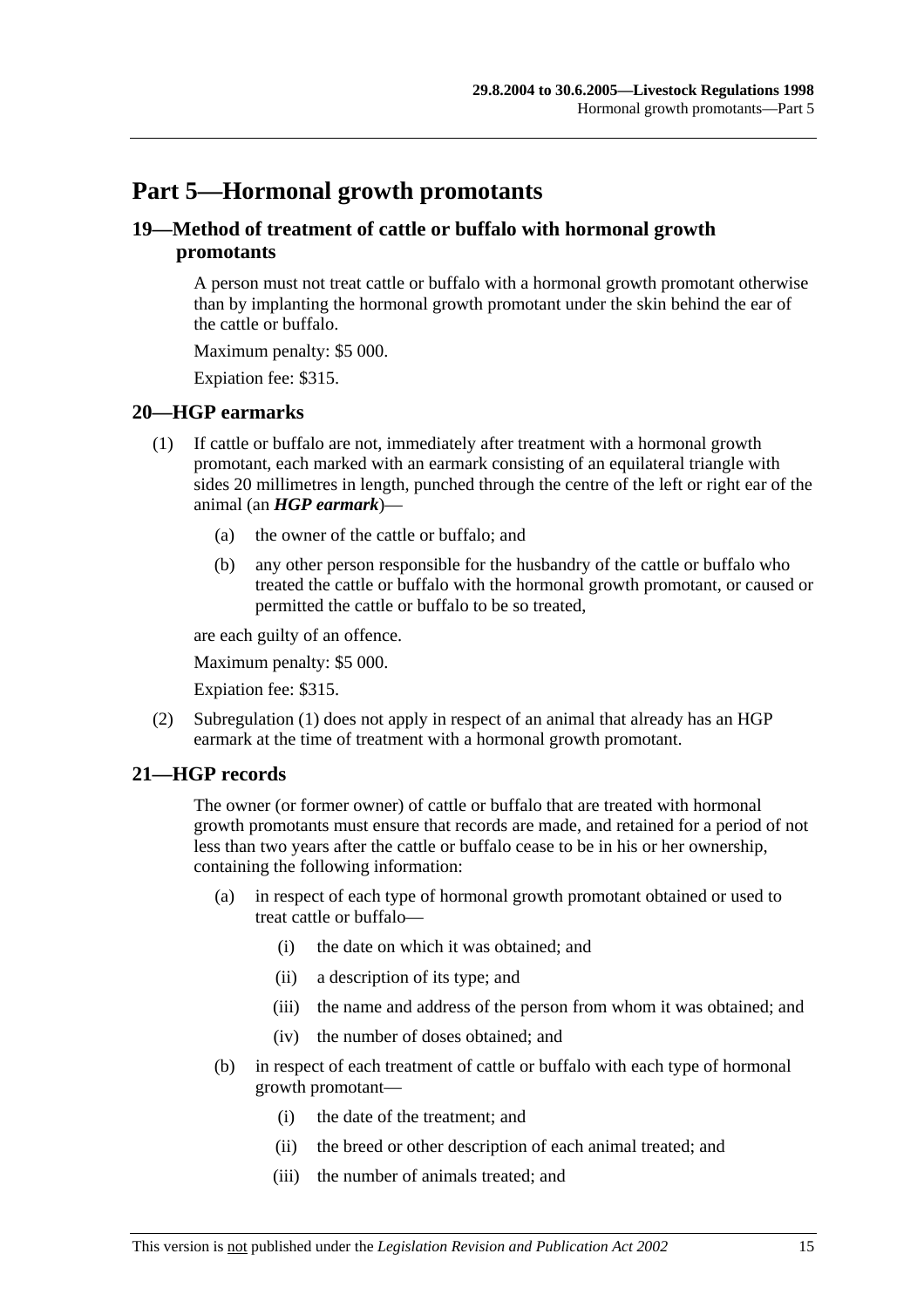- (iv) a description of the type of hormonal growth promotant used for the treatment; and
- (v) the number of doses of hormonal growth promotant used, lost or wasted in the course of the treatment; and
- (c) in respect of the disposal to some other person of cattle or buffalo treated with hormonal growth promotants—
	- (i) the number of animals disposed of; and
	- (ii) the breed or other description of each animal; and
	- (iii) the fact that the animals have been treated with hormonal growth promotants; and
	- (iv) the date of the disposal; and
	- (v) the name of that other person.

Maximum penalty: \$2 500.

Expiation fee: \$210.

## **22—HGP free declarations**

- (1) A person must not make an HGP free declaration in respect of cattle or buffalo unless the person is—
	- (a) the owner of the cattle or buffalo; or
	- (b) a person responsible for the husbandry of the cattle or buffalo authorised by the owner to do so.

Maximum penalty: \$5 000.

Expiation fee: \$315.

 (2) A person must not make a statement that is false or misleading in a material particular (whether by reason of the inclusion or omission of any particular) in an HGP free declaration.

Maximum penalty/expiation fee:

(a) If the person made the statement knowing that it was false or misleading:

Maximum penalty—\$10 000.

(b) In any other case:

Maximum penalty—\$5 000.

Expiation fee—\$315.

- (3) For the purposes of subregulation (2), the statement in an HGP declaration that the cattle or buffalo have not been treated with hormonal growth promotants will be taken to be false if the cattle or buffalo have HGP earmarks.
- (4) A person must not make an HGP free declaration in respect of cattle or buffalo that have not been continuously in the same ownership since birth unless the current owner of the cattle or buffalo received an HGP free declaration or an HGP free invoice in respect of the cattle or buffalo when they came into his or her ownership.

Maximum penalty: \$5 000.

Expiation fee: \$315.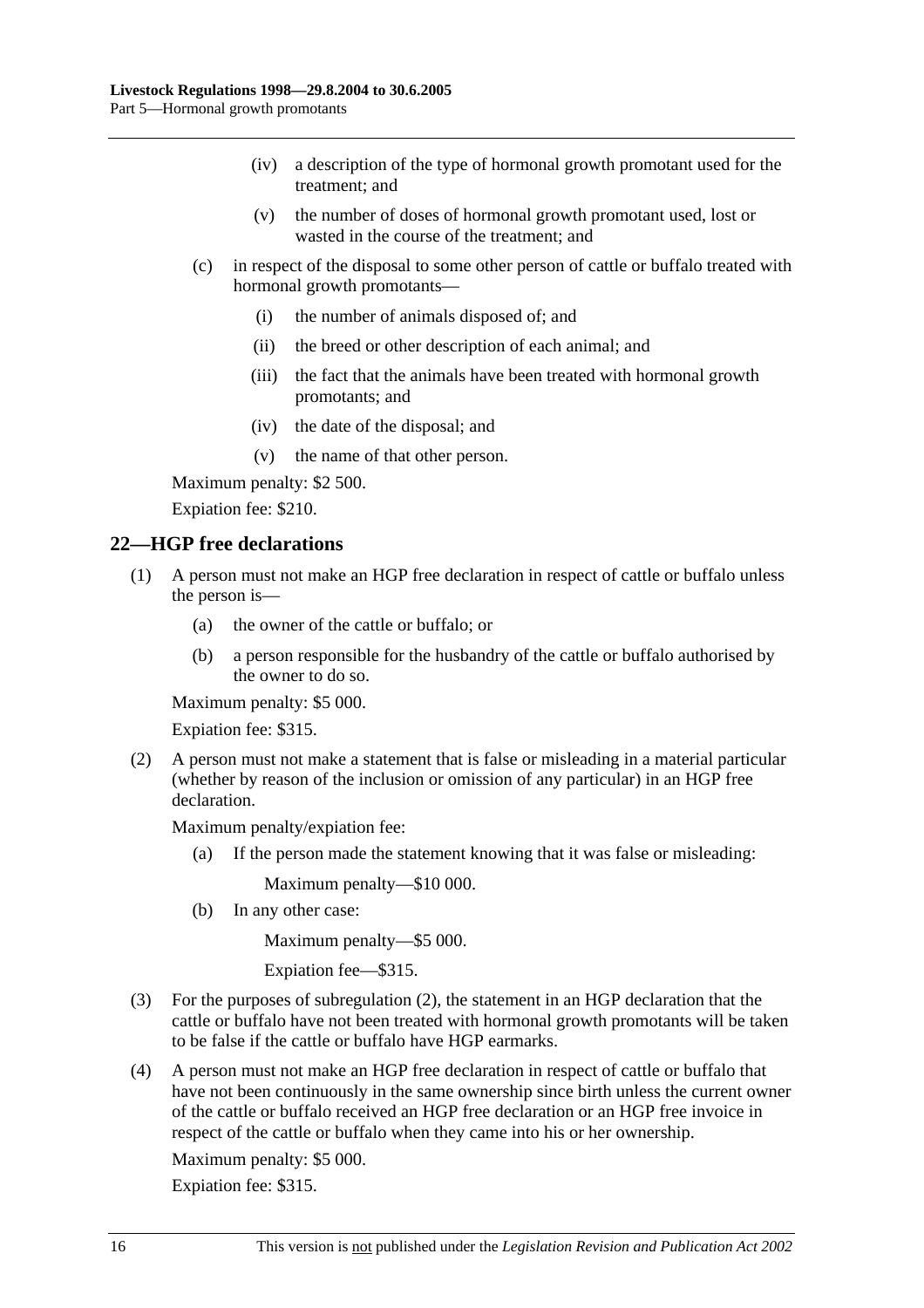(5) In proceedings for an offence against subregulation (4), the burden of proving that the current owner received an HGP free declaration or invoice in respect of the cattle or buffalo when they came into his or her ownership lies on the defendant.

# **23—HGP free tags**

- (1) If HGP free tags are attached to cattle or buffalo that have HGP earmarks or, despite not having HGP earmarks, have been treated with hormonal growth promotants—
	- (a) the owner of the cattle or buffalo; and
	- (b) any other person responsible for the husbandry of the cattle or buffalo who attached the tags or caused or permitted the tags to be so attached,

are each guilty of an offence.

Maximum penalty:

If the owner or person responsible for the husbandry of the cattle or buffalo knows that the cattle or buffalo have been treated with hormonal growth promotants—\$10 000.

In any other case—\$5 000.

- (2) If HGP free tags are attached to cattle or buffalo that have not been continuously in the same ownership since birth—
	- (a) the owner of the cattle or buffalo; and
	- (b) any other person responsible for the husbandry of the cattle or buffalo who attached or caused or permitted the tags to be so attached,

are each guilty of an offence unless the owner received an HGP free declaration or an HGP free invoice in respect of the cattle or buffalo when they came into his or her ownership.

Maximum penalty: \$5 000.

Expiation fee: \$315.

 (3) In proceedings for an offence against subregulation (2), the burden of proving that the owner received an HGP free declaration or invoice in respect of the cattle or buffalo when they came into his or her ownership lies on the defendant.

## **24—HGP free invoices etc**

- (1) A stock agent must give to the purchaser of cattle or buffalo sold by the agent that are identified at the time of sale with HGP free tags either—
	- (a) an HGP free invoice; or
	- (b) if the stock agent has, in connection with the sale, received an HGP free declaration in respect of the cattle or buffalo—
		- (i) a copy of the declaration; and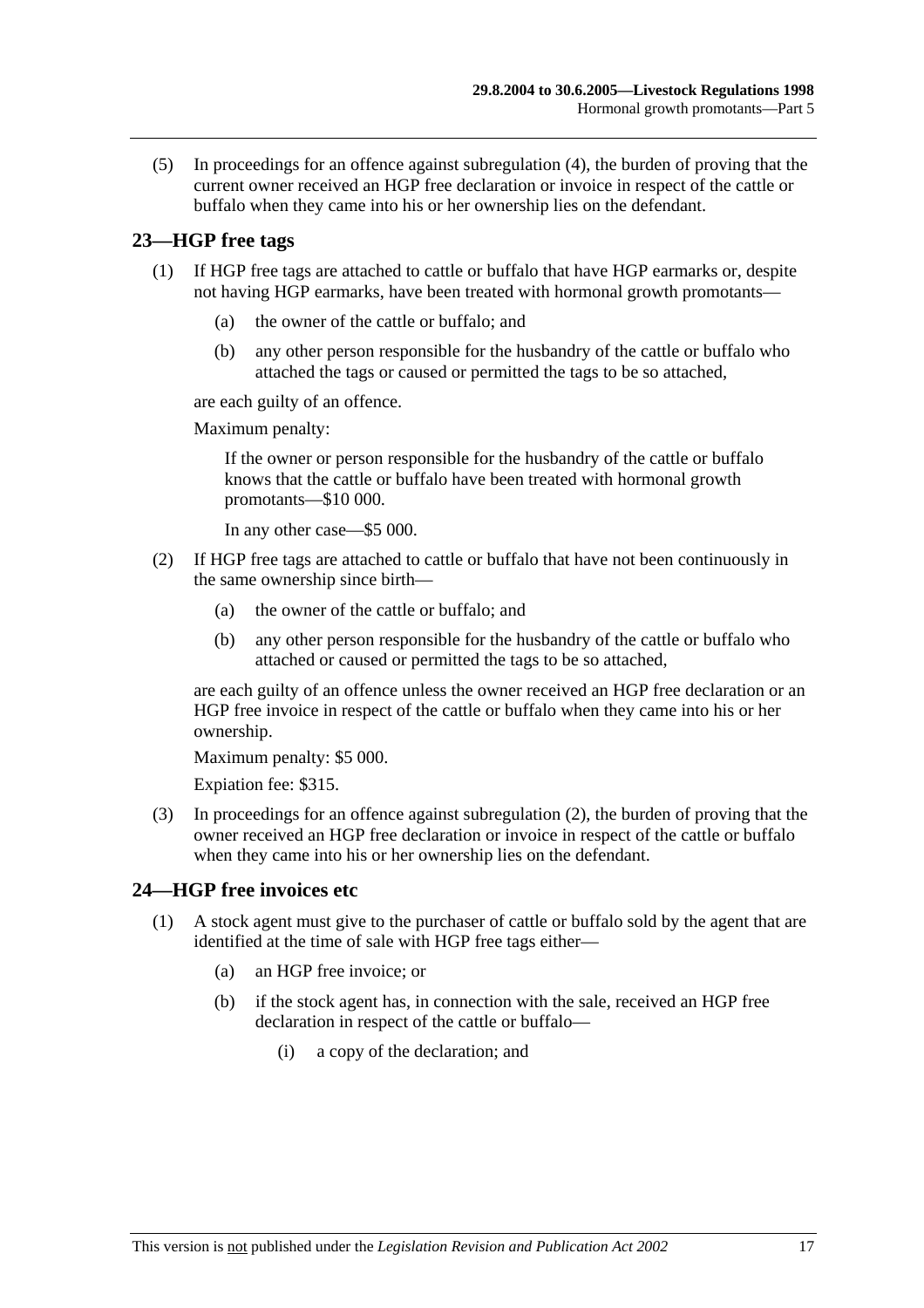(ii) if the declaration extends to cattle or buffalo not sold to the purchaser—an invoice that specifies the number and type of cattle or buffalo referred to in the declaration that have been sold to the purchaser (a *split lot invoice*).

Maximum penalty: \$2 500.

Expiation fee: \$210.

- (2) A stock agent must ensure that each HGP free invoice issued by the agent—
	- (a) specifies the number and type of cattle or buffalo that were identified at the time of sale with HGP free tags; and
	- (b) identifies the land on which the cattle or buffalo were pastured before removal for sale.

Maximum penalty: \$2 500.

Expiation fee: \$210.

 (3) A stock agent must retain for a period of not less than two years a copy of each HGP free invoice, HGP free declaration and split lot invoice given to a purchaser under this regulation.

Maximum penalty: \$2 500.

Expiation fee: \$210.

# **Part 6—Livestock identification**

# **Division 1—Preliminary**

## **26—Interpretation**

(1) In this Part—

*authorised manufacturer* means a person authorised by the Chief Inspector under regulation 29A to manufacture transaction tags, identification tags or permanent identification devices;

*authorised recycler* means a person authorised by the Chief Inspector under regulation 29A to recycle permanent identification devices;

*bobby calf* means a calf that is of or under six weeks of age;

*breeder* means—

- (a) an entire male animal; or
- (b) a female animal that is of or over 15 months of age;

*identification code*—see regulation 29;

*livestock* means cattle, buffalo and deer;

*livestock saleyard* includes any place where a public sale of livestock is conducted;

*national vendor declaration* means a vendor declaration of a kind designated, for the time being, by the Chief Inspector by notice in the Gazette as a national vendor declaration for the purposes of these regulations;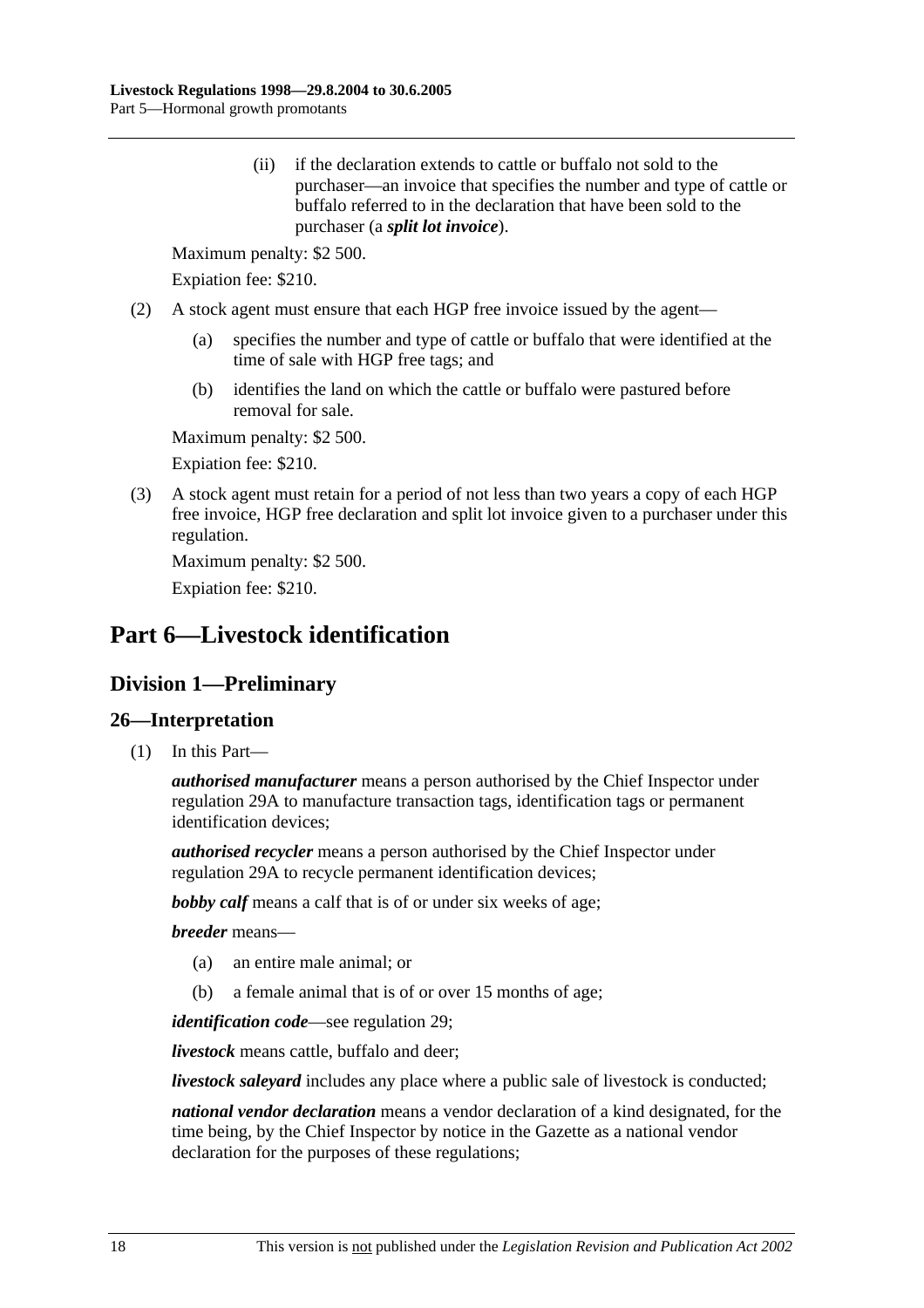*owner* of land—

- (a) in relation to land alienated from the Crown in fee simple—means the owner of an estate in fee simple in the land;
- (b) in relation to land held from the Crown by lease, licence or agreement to purchase—means the lessee, licensee or purchaser;

*permanent identification device* means a device obtained from an authorised manufacturer or an authorised recycler for the permanent and individual identification of cattle or buffalo;

*prescribed database manager* means the person designated, for the time being, by the Chief Inspector by notice in the Gazette as the prescribed database manager for the purposes of these regulations.

 (2) The Chief Inspector may, by subsequent notice in the Gazette, vary or revoke a notice made for the purposes of a definition in subregulation (1).

# **Division 2—Identification of cattle and buffalo**

## **27—Application of Division**

This Division applies only in relation to cattle and buffalo.

## **27A—Permanent identification devices and transaction tags**

- (1) Subject to this regulation, before an animal (other than a bobby calf) is removed from land on which it has been pastured, it must be identified by a permanent identification device.
- (2) Subject to this regulation, if—
	- (a) a bobby calf is not identified by a permanent identification device before it is removed from land on which it has been pastured since birth; and
	- (b) the calf is pastured on other land,

the animal must, within 30 days after being so pastured, be identified by a permanent identification device bearing the identification code of that other land.

- (3) Until 1 July 2005, subregulations (1) and (2) do not apply to animals born before 1 January 2004.
- (4) Until 1 July 2010, subregulation (1) does not apply to lots of 20 or more breeders consigned for immediate slaughter from the land on which they have been pastured since birth.
- (5) Before an animal not identified by a permanent identification device is removed from land on which it is pastured, it must be identified by a transaction tag.
- (6) If, without the authorisation of the Chief Inspector, an animal is not identified in accordance with this regulation, the owner of the animal is guilty of an offence. Maximum penalty: \$5 000.

Expiation fee: \$315.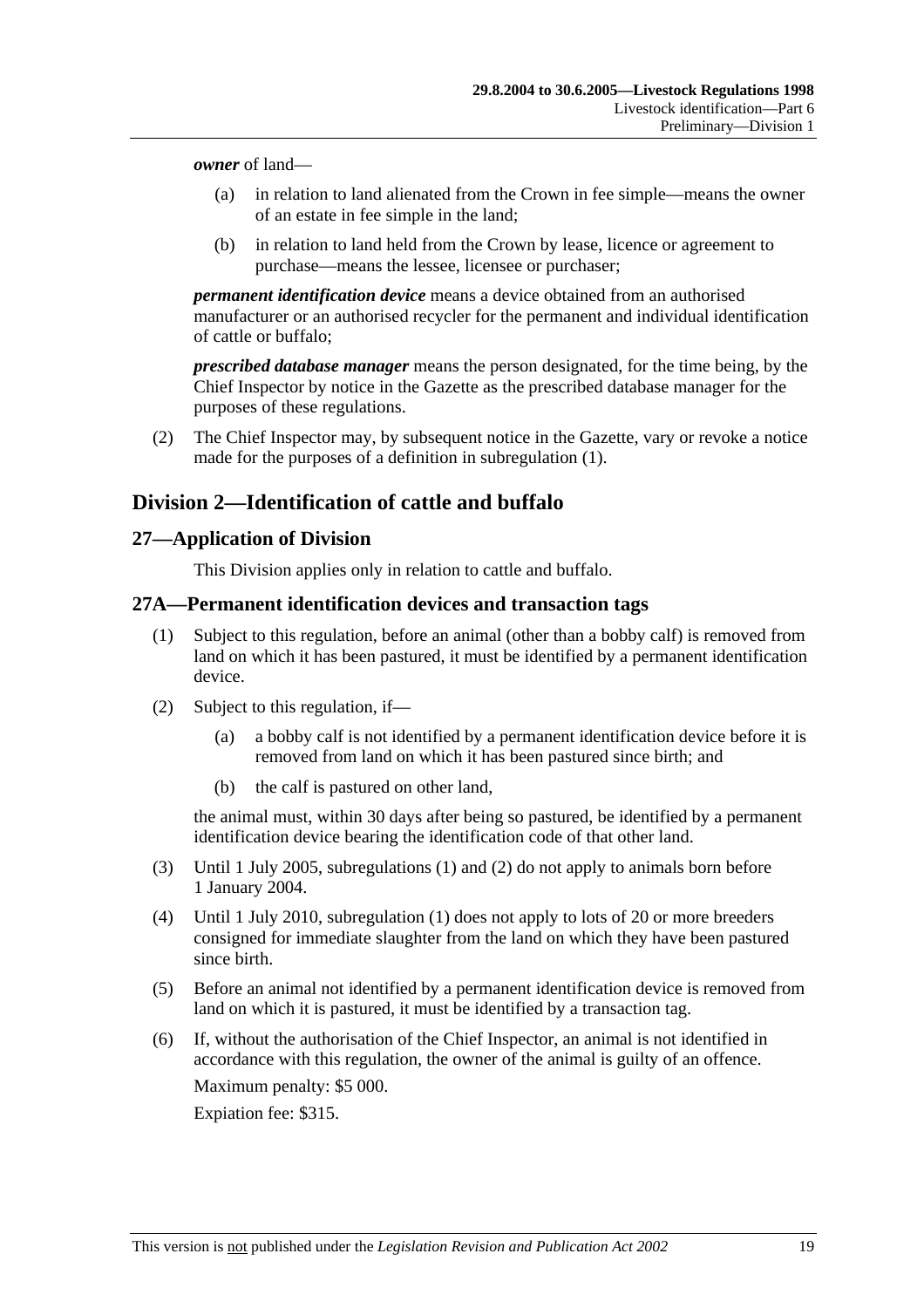(7) If, without the authorisation of the Chief Inspector, a permanent identification device or transaction tag is attached to or inserted in an animal and the device or tag bears the identification code of land other than land on which the animal is or was last pastured, the owner of the animal and any person who caused the device or tag to be so attached or inserted are each guilty of an offence.

Maximum penalty: \$5 000.

Expiation fee: \$315.

- (8) For the purposes of this regulation—
	- (a) an animal will only be taken to be identified by a permanent identification device if—
		- (i) a permanent identification device is attached to an ear of the animal; or
		- (ii) a permanent identification device is inserted in the animal and a tag, indicating that the animal has such a device inserted in it, is attached to an ear of the animal; and
	- (b) an animal will only be taken to be identified by a transaction tag if—
		- (i) a transaction tag is attached to the tail or an ear of the animal; and
		- (ii) the tag bears the identification code of—
			- (A) the land on which the animal is pastured; or
			- (B) if the animal has been pastured on that land for not more than 7 days—the land on which the animal was pastured immediately before being pastured on that land; and
	- (c) an animal will not be regarded as being removed from land if it is moved from land to which an identification code applies to other land to which the same identification code applies.
- (9) For the purposes of subregulations (2) and (7), an animal will not be regarded as being pastured on land if it is pastured on the land for a period of not more than 7 days while awaiting slaughter, public sale or transport following public sale.

# **Division 3—Notification for purposes of national livestock identification scheme**

## **27B—Application of Division**

This Division applies only in relation to cattle or buffalo identified by permanent identification devices.

### **27C—Notification when cattle or buffalo sold at public sale**

- (1) The operator of a livestock saleyard must, unless otherwise authorised by the Chief Inspector, within 7 days after the sale of an animal at the saleyard, notify the prescribed database manager of—
	- (a) the date of the sale of the animal; and
	- (b) the number of the animal's permanent identification device; and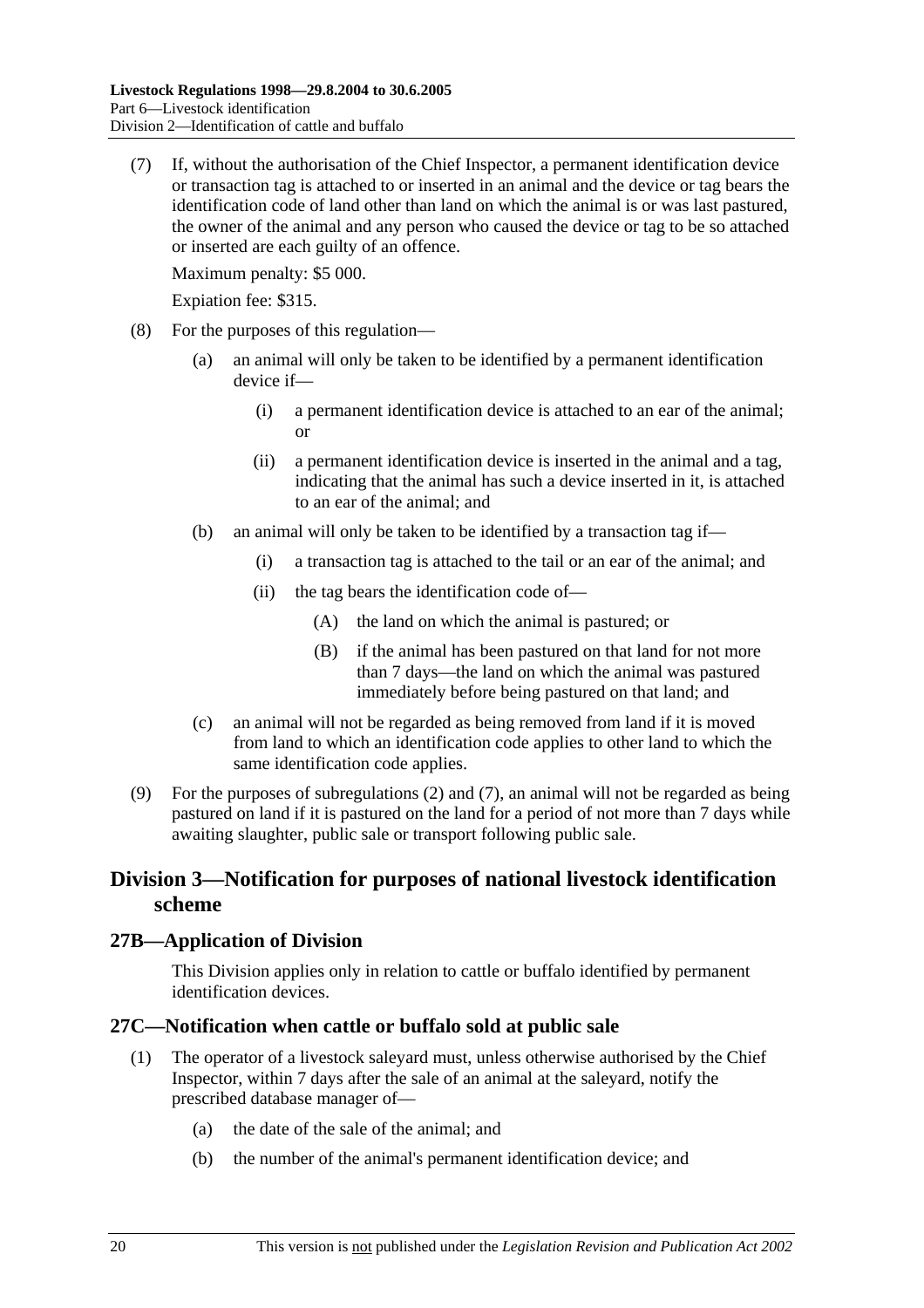- (c) the identification code of the land on which the animal was last pastured before consignment for sale; and
- $(d)$
- (i) if the identification code of land on which the animal is to be pastured following transport after sale has been provided to the operator, that identification code; or
- (ii) if such an identification code has not been provided to the operator, the identification code or the name and address of the purchaser of the animal or the stock agent acting on behalf of the purchaser (if any); and
- (e) if a national vendor declaration has been given in connection with the sale, the serial number of the declaration.

Maximum penalty: \$5 000.

Expiation fee: \$315.

- (2) If an animal purchased at a livestock saleyard is pastured on land and the identification code of the land has not been provided to the operator of the saleyard as referred to in subregulation  $(1)(d)(i)$ , the owner of the animal must, within 7 days after the animal is so pastured, notify the prescribed database manager of—
	- (a) the number of the animal's permanent identification device; and
	- (b) the identification code of the land.

Maximum penalty: \$5 000.

Expiation fee: \$315.

- (3) For the purposes of subregulation (2), an animal will not be regarded as being pastured on land if it is pastured on the land for a period of not more than 7 days while awaiting slaughter or transport following public sale.
- (4) It is not a defence to a charge of an offence against subregulation (2) to establish that an identification code had not previously been allotted to the land.

# **27D—Notification when cattle or buffalo slaughtered at abattoir**

The operator of an abattoir must, unless otherwise authorised by the Chief Inspector, within 7 days after slaughtering an animal, notify the prescribed database manager of—

- (a) the date of the slaughter of the animal; and
- (b) the number of the animal's permanent identification device; and
- (c) the identification code of the land on which the animal was last pastured before—
	- (i) in the case of an animal consigned for slaughter following public sale—consignment for sale;
	- (ii) in any other case—consignment for slaughter.

Maximum penalty: \$5 000.

Expiation fee: \$315.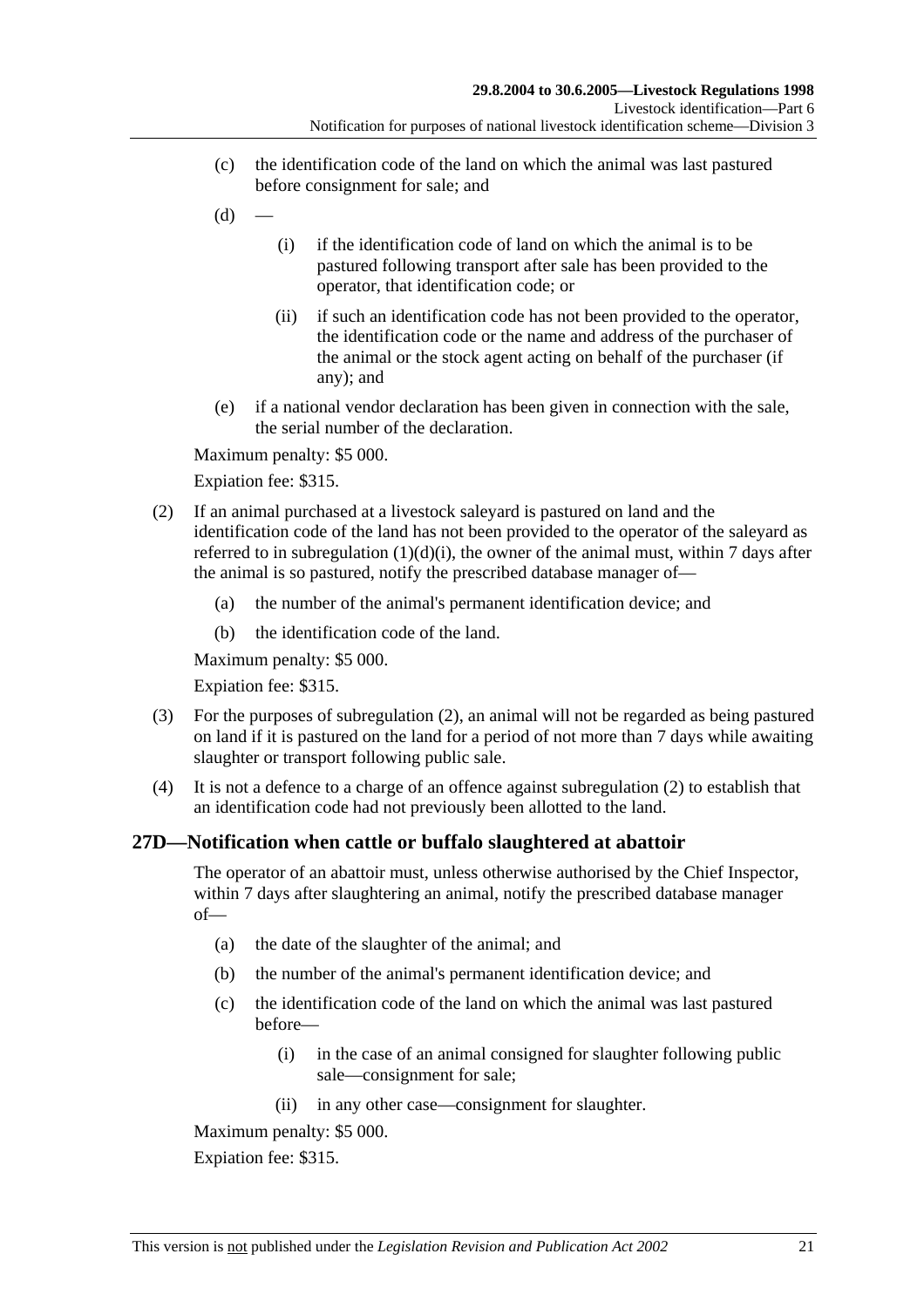# **27E—Notification when cattle or buffalo moved to different property**

- (1) If an animal is removed from land on which it is pastured and is pastured on other land, the person who owns the animal following the removal must, unless otherwise authorised by the Chief Inspector, within 7 days after the removal, notify the prescribed database manager of—
	- (a) the date of the removal of the animal; and
	- (b) the number of the animal's permanent identification device; and
	- (c) the identification code of the land from which the animal is removed (if the land has such a code); and
	- (d) the identification code of the land to which the animal is removed.

Maximum penalty: \$5 000.

Expiation fee: \$315.

- (2) For the purposes of this regulation—
	- (a) an animal will not be regarded as being removed from land if it is moved from land to which an identification code applies to other land to which the same identification code applies;
	- (b) an animal will not be regarded as being pastured on land if it is pastured on the land for a period of not more than 7 days while awaiting slaughter, public sale or transport following public sale.
- (3) It is not a defence to a charge of an offence against subregulation  $(1)(d)$  to establish that an identification code had not previously been allotted to the land.

# **27F—Manner of notifying prescribed database manager**

For the purposes of this Division, the prescribed database manager will only be taken to be notified if notified in a manner authorised by the prescribed database manager.

# **Division 4—Identification of deer**

## **27G—Identification of deer**

 (1) A person who keeps deer must ensure that deer are not removed from land on which they are kept unless attached to the ear of each animal is an identification tag that bears the identification code of the land from which it is removed.

Maximum penalty: \$5 000.

Expiation fee: \$315.

 (2) Subregulation (1) does not apply in relation to the removal of an animal from land to which an identification code applies to land to which the same code applies.

# **Division 5—General**

# **27H—Removal of livestock in contravention of this Part**

- (1) If an inspector suspects on reasonable grounds that a person has removed, or is about to remove, livestock from property in contravention of this Part, the inspector may—
	- (a) require the owner or person in charge of the animals to—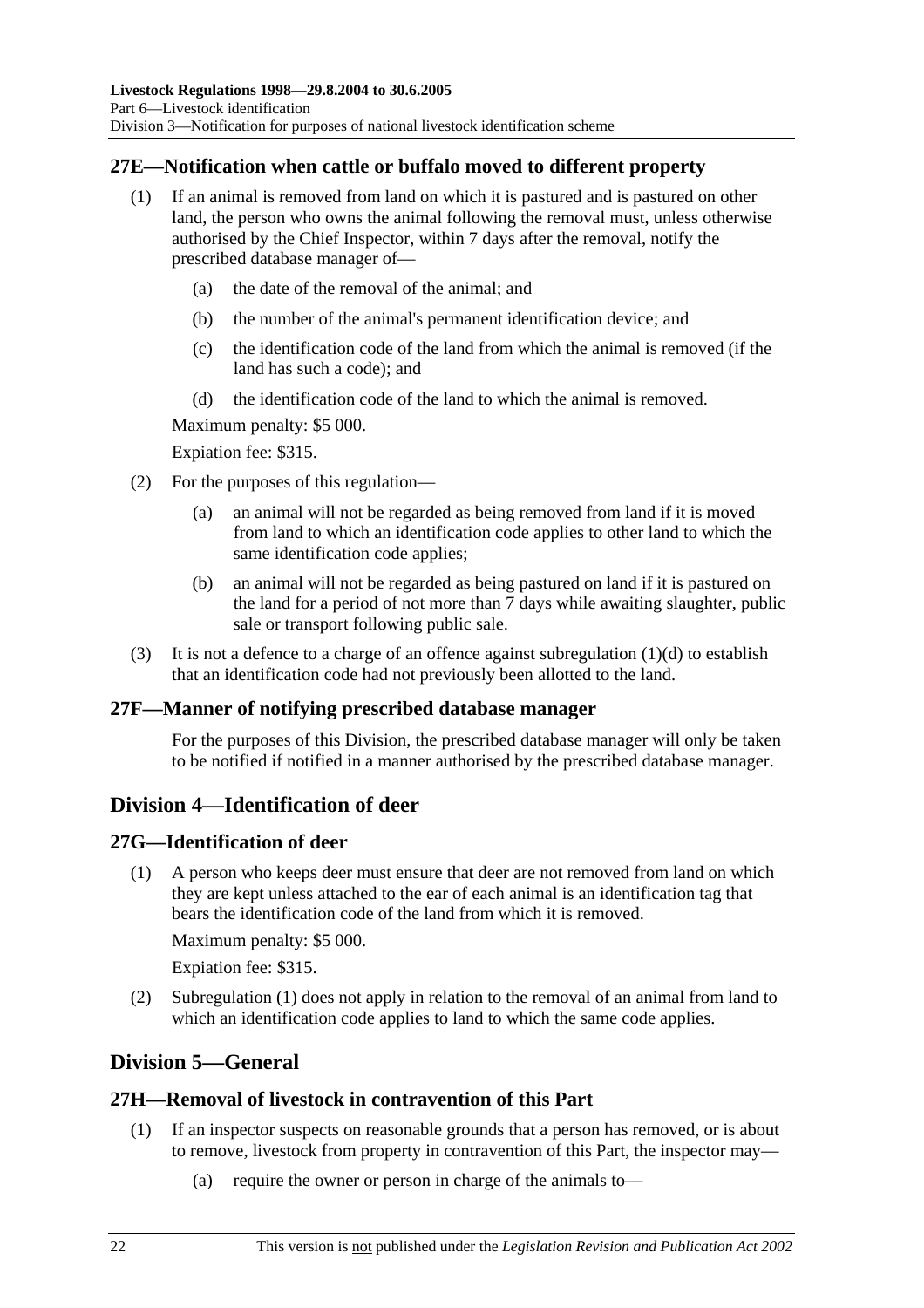- (i) muster them at or take them to a specified place convenient for inspecting or attaching transaction or identification tags to the animals;
- (ii) attach permanent identification devices or transaction or identification tags to animals found not to be tagged or otherwise identified in accordance with this Part;
- (iii) detain the animals at a specified place, or return the animals to the place from which they have been removed, until they are tagged or otherwise identified in accordance with this Part; and
- (b) if the owner or person in charge refuses or fails to comply with such a requirement, take the action required to be taken, with or without assistance.
- (2) The Minister may recover costs and expenses reasonably incurred by an inspector under subregulation  $(1)(b)$  by action in a court of competent jurisdiction as a debt owed by the person of whom the requirement was made.

# **28—Types of tags and devices**

- (1) A person must only attach to, or insert in, an animal a permanent identification device of the following kind:
	- (a) if the device is to be attached to or inserted in the animal on the property on which the animal was born—a device of a kind approved by the Chief Inspector as a breeder device; or
	- (b) in any other case—a device of a kind approved by the Chief Inspector as a post-breeder device.

Maximum penalty: \$5 000.

Expiation fee: \$315.

 (2) A person must only attach to a bobby calf a transaction tag of a kind approved by the Chief Inspector as a bobby calf tag.

Maximum penalty: \$5 000.

Expiation fee: \$315.

## **29—Identification codes**

- (1) The Chief Inspector may, on application, allot an identification code to—
	- (a) the owner or a purchaser of land or livestock; or
	- (b) a stock agent; or
	- (c) the operator of a saleyard; or
	- (d) the operator of an abattoir.
- (2) The Chief Inspector may, on allotting an identification code, designate that it is allotted to specified land.
- (3) The Chief Inspector may cancel an identification code—
	- (a) at the request of, or with the consent of, the person to whom the code is allotted; or
	- (b) in the case of a code allotted to specified land—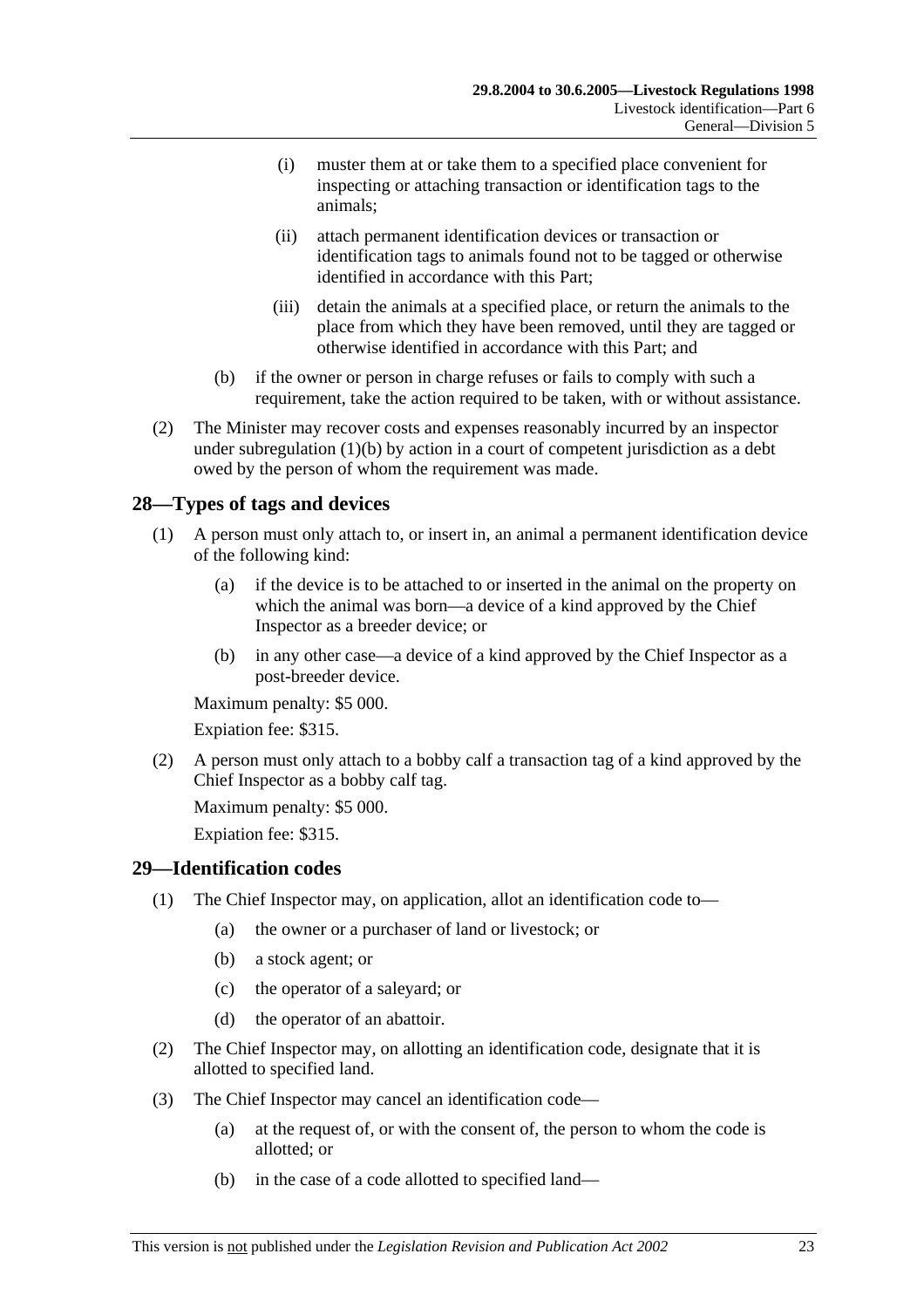- (i) at the request of the owner of the land or the owner of livestock pastured or kept on the land; or
- (ii) if satisfied that no transaction or identification tags or permanent identification devices bearing the identification code of the land have been ordered in the preceding 3 years.
- (4) The Chief Inspector must give notice of any cancellation of an identification code under subregulation (3)(b) to the person to whom the code is allotted at his or her last known address.
- (5) The Chief Inspector must maintain a register of identification codes, including for each code details of the name and address of the person to whom the code is allotted and the land, if any, to which the code is allotted.
- (6) The register may contain other information that the Chief Inspector considers appropriate, such as further contact details of the person to whom the code is allotted or the identity and contact details of the registered proprietor of the land.
- (7) The Chief Inspector may make the register available—
	- (a) free of charge, to the prescribed database manager, a law enforcement agency or an agency that regulates matters relating to livestock in another jurisdiction; and
	- (b) for the fee fixed in Schedule 1, to the operator of a saleyard or abattoir, a stock agent or any other person who has, in the opinion of the Chief Inspector, a legitimate interest in the information on the register.

## **29A—Authorisation of manufacturers and recyclers**

The Chief Inspector may authorise a person—

- (a) to manufacture transaction or identification tags or permanent identification devices for the purposes of this Part; or
- (b) to recycle permanent identification devices for the purposes of this Part.

### **29B—Supply of tags and devices**

An authorised manufacturer or authorised recycler—

- (a) may only supply transaction or identification tags or permanent identification devices to persons on receipt of an order form validated in a manner approved by the Chief Inspector; and
- $(b)$  must—
	- (i) keep records of the persons to whom the tags or devices are supplied and the number and type of tags or devices supplied in respect of each identification code; and
	- (ii) at the request of an inspector or other person authorised in writing by the Chief Inspector, produce the records for inspection.

Maximum penalty: \$5 000.

Expiation fee: \$315.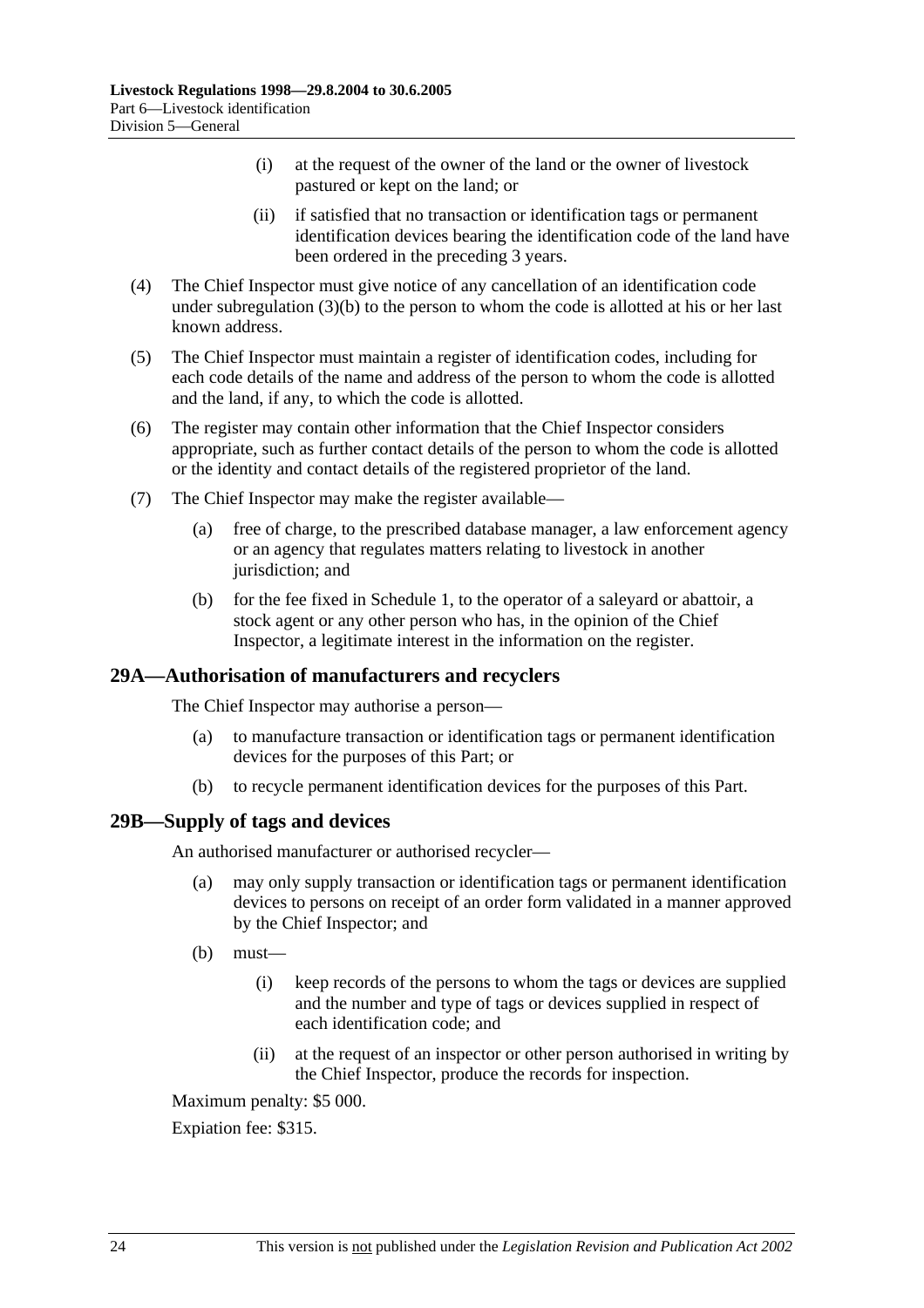## **29C—Animal must not have more than one permanent identification device**

A person must not, without the authorisation of the Chief Inspector, attach to or insert in an animal a permanent identification device if the animal already has a permanent identification device attached to or inserted in it.

Maximum penalty: \$2 500.

Expiation fee: \$210.

## **29D—Removal of permanent identification devices**

 (1) Subject to this regulation, a person must not remove a permanent identification device from an animal unless authorised to do so by the Chief Inspector.

Maximum penalty: \$5 000.

Expiation fee: \$315.

- (2) Subregulation (1) does not apply to an inspector or a person acting in the course of his or her duties at an abattoir.
- (3) The operator of an abattoir must ensure that all permanent identification devices removed from animals at the abattoir are, on a regular basis and in any event at least monthly—
	- (a) destroyed; or
	- (b) sent to an authorised recycler.

Maximum penalty: \$5 000.

Expiation fee: \$315.

## **29E—Replacement of lost devices**

- $(1)$  If—
	- (a) an animal has a permanent identification device attached to or inserted in it; and
	- (b) the device is subsequently lost; and
	- (c) a replacement permanent identification device is then attached to or inserted in the animal,

the person who attaches or inserts the replacement device must keep records which will enable the replacement device to be identified and must, at the request of an inspector, produce the records for inspection.

Maximum penalty: \$2 500.

Expiation fee: \$210.

 (2) A person must keep records required under subregulation (1) in relation to an animal for not less than two years after the date on which the animal dies or is otherwise disposed of by the person.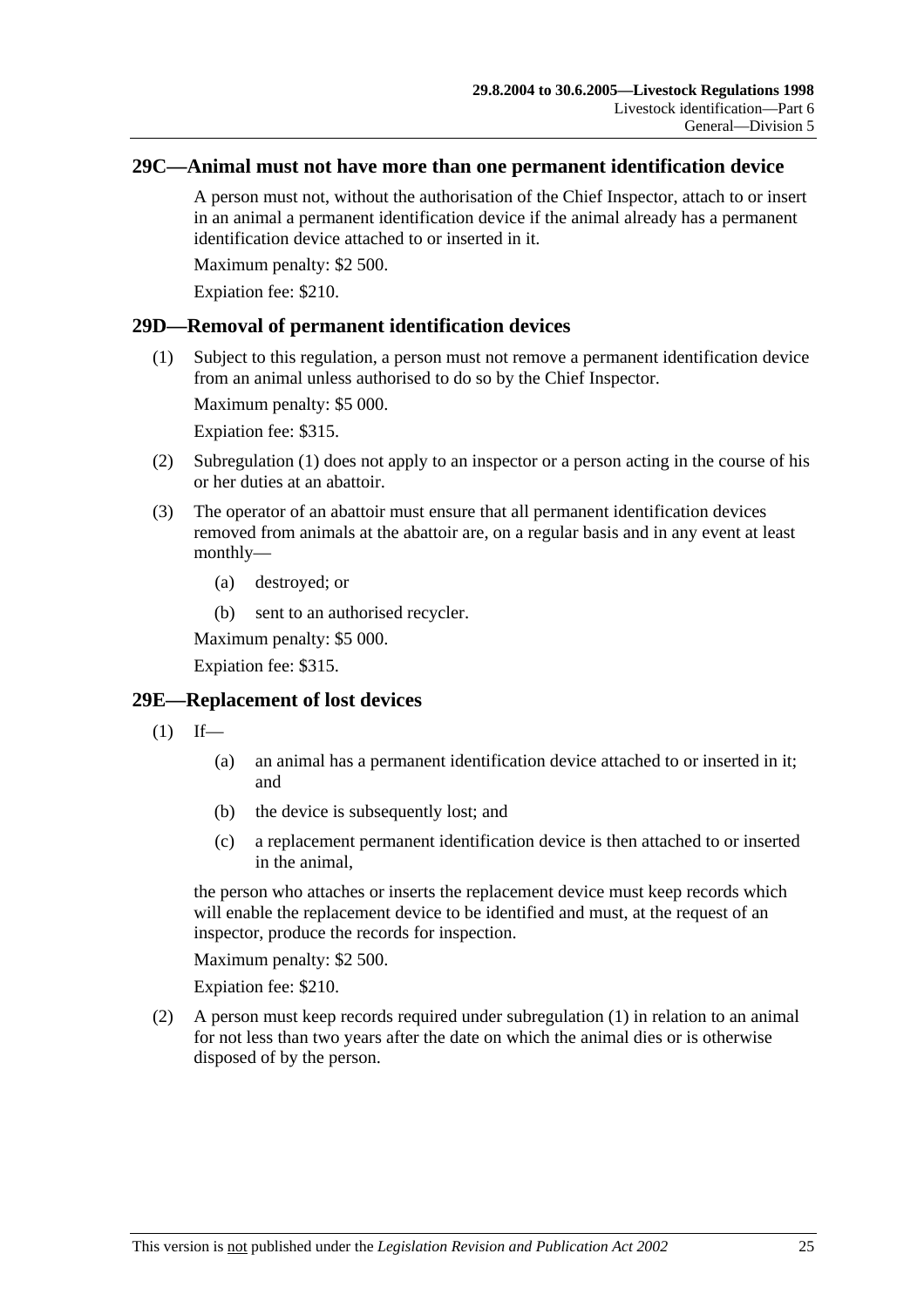## **29F—Offence to alter or deface tags and devices**

A person must not, without the authorisation of the Chief Inspector, alter or deface a transaction or identification tag or permanent identification device that is attached to or inserted in an animal.

Maximum penalty: \$5 000.

Expiation fee: \$315.

# **Part 7—Sheep lice**

## **30—Offence if lice-infested sheep at market**

- (1) If lice-infested sheep are present at a market—
	- (a) the owner of the sheep; and
	- (b) any other person who consigned the sheep to the market,

are each guilty of an offence.

Maximum penalty: \$5 000.

Expiation fee: \$315.

- (2) It is a defence to a charge of an offence against subregulation (1) if it is proved—
	- (a) that the sheep (or an appropriate number of the sheep selected on an appropriate basis) had been properly inspected for the presence of lice by a person with suitable experience or training within 14 days before the sheep were taken to the market and no live lice were found in the course of the inspection; and
	- (b) that after the inspection and before being taken to the market the sheep were kept separate from sheep other than sheep similarly inspected during that period and found to be free of live lice.
- (3) In this regulation—

*market* means a market, fair, sale, show, parade or other gathering or competition at which sheep from different holdings are present (but does not include an abattoir).

## **31—Offence if lice-infested sheep stray**

If lice-infested sheep stray, the owner of the sheep and any other person responsible for control of the sheep are each guilty of an offence.

Maximum penalty: \$5 000.

Expiation fee: \$315.

# **Part 7A—Vendor declarations**

### **31A—Signing of vendor declarations**

A person must not sign a vendor declaration in connection with the sale or proposed sale of livestock unless the person is, or was immediately before the sale or consignment of the livestock for sale—

(a) the owner of the livestock; or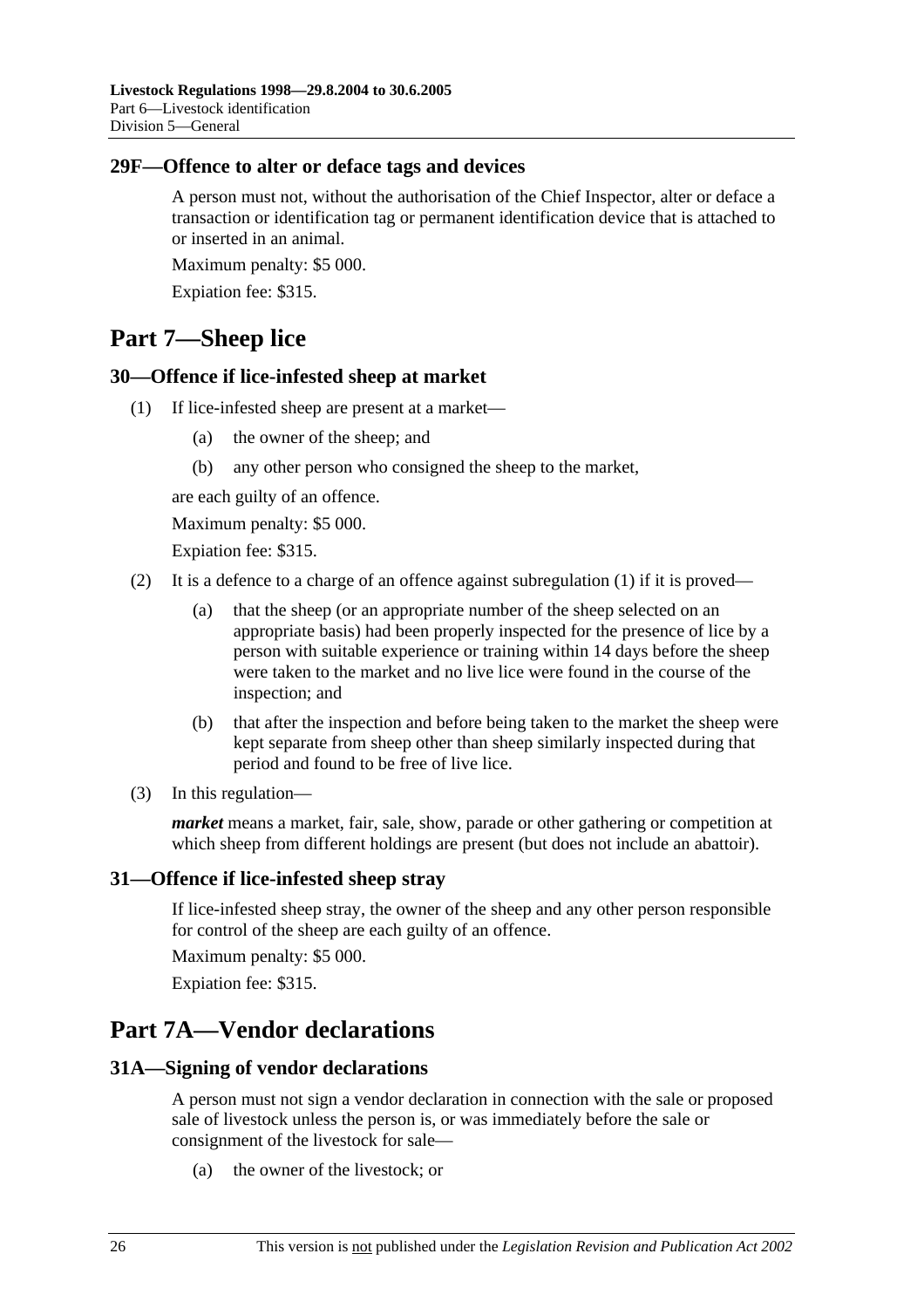(b) a person responsible for the husbandry of the livestock authorised by the owner to do so.

Maximum penalty: \$5 000.

Expiation fee: \$315.

## **31B—False or misleading vendor declarations**

A person must not make a statement that is false or misleading in a material particular (whether by reason of the inclusion or omission of any particular) in a vendor declaration.

Maximum penalty/expiation fee:

(a) If the person made the statement knowing that it was false or misleading:

Maximum penalty—\$10 000.

(b) In any other case:

Maximum penalty—\$5 000.

Expiation fee—\$315.

# **Part 8—Provision for funds under repealed Acts**

## **32—Cattle Compensation Fund**

The amount in the Cattle Compensation Fund on the repeal of the *Cattle Compensation Act 1939* is to be paid into the South Australian Cattle Industry Fund established under the *Primary Industry Funding Schemes (Cattle Industry Fund) Regulations 2000* made under the *Primary Industry Funding Schemes Act 1998*.

## **33—Beekeepers Compensation Fund**

The amount in the Beekeepers Compensation Fund established for the purposes of the *Apiaries Act 1931* on the repeal of that Act is to be paid into the South Australian Apiary Industry Fund established under the *Primary Industry Funding Schemes (Apiary Industry Fund) Regulations 2001* made under the *Primary Industry Funding Schemes Act 1998*.

## **34—Swine Compensation Fund**

The amount in the Swine Compensation Fund on the repeal of the *Swine Compensation Act 1936* is to be paid into the South Australian Pig Industry Fund established under the *Primary Industry Funding Schemes (Pig Industry Fund) Regulations 2001* made under the *Primary Industry Funding Schemes Act 1998*.

### **34A—Deer Keepers Compensation Fund**

The amount in the Deer Keepers Compensation Fund established for the purposes of the *Deer Keepers Act 1987* on the repeal of that Act is to be paid into the South Australian Deer Industry Fund established under the *Primary Industry Funding Schemes (Deer Industry Fund) Regulations 2002* made under the *Primary Industry Funding Schemes Act 1998*.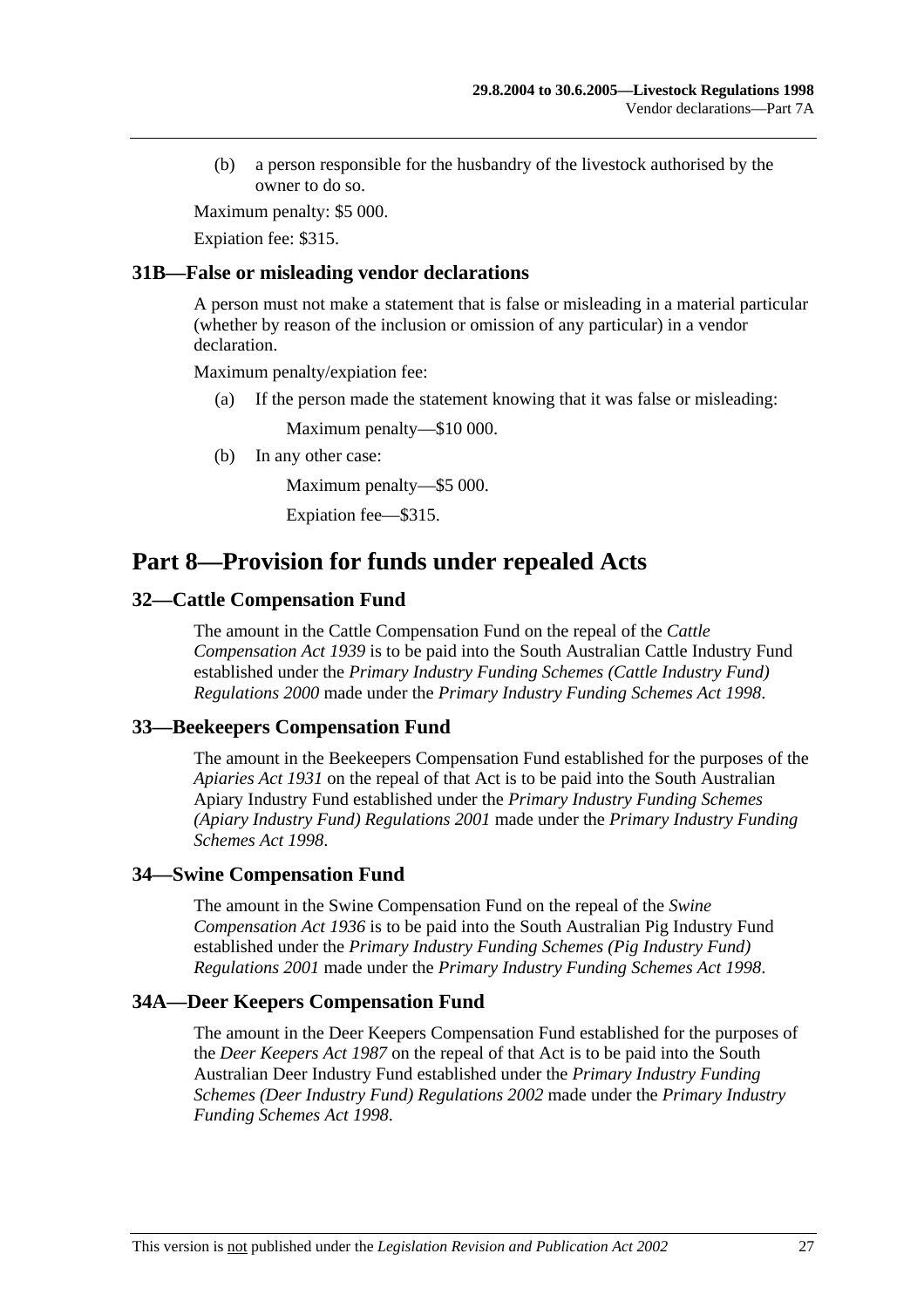# **Part 9—Stock foods**

# **Division 1—Preliminary**

# **35—Interpretation**

In this Part—

*Agvet Code of South Australia*—see the *Agricultural and Veterinary Chemicals (South Australia) Act 1994*;

*approved label* has the same meaning as in the Agvet Code of South Australia;

*manufactured stock food* means anything that is manufactured or processed as food for livestock but does not include stock food comprised only of chaff, hay or wholegrains;

*package* means anything in or by which a stock food is cased, covered, enclosed, contained or packed;

*permit* has the same meaning as in the Agvet Code of South Australia;

*registered veterinary product* has the same meaning as in the Agvet Code of South Australia;

*restricted animal material* means material derived wholly or partly from a vertebrate, but does not include milk, a milk product, gelatine, tallow or an extracted oil;

### *stock food* means—

- (a) manufactured stock food; or
- (b) chaff, hay or wholegrains; or
- (c) anything else used as food for livestock;

*supply* means supply through sale, gift, loan, exchange or hire and includes offer to supply.

# **Division 2—Feeding of livestock**

## **36—Feeding of restricted animal material to ruminants**

A person must not:

- (a) feed to ruminants, or permit ruminants to feed on, restricted animal material (whether or not the material has been rendered suitable for animal consumption); or
- (b) dispose of restricted animal material (whether or not the material has been rendered suitable for animal consumption) in a manner that ruminants may gain access to it.

Maximum penalty: \$10 000.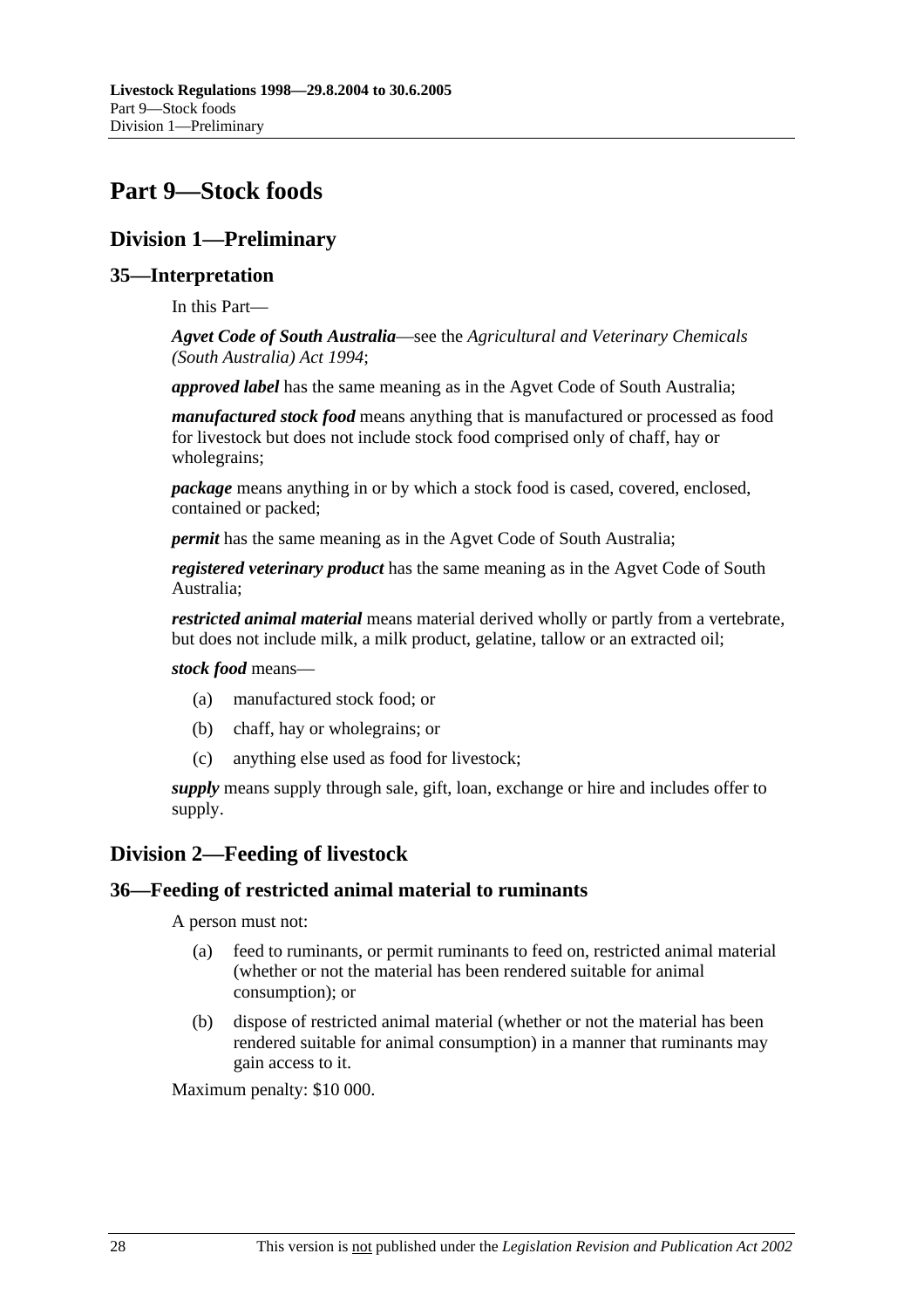# **37—Feeding of restricted animal material from placental mammals to nonruminants**

- (1) A person must not—
	- (a) feed to livestock, or permit livestock to feed on, restricted animal material from a placental mammal unless the material has been rendered suitable for animal consumption by means of a process approved by the Chief Inspector; or
	- (b) dispose of restricted animal material from a placental mammal that has not been rendered suitable for animal consumption as referred to in paragraph (a) in a manner that livestock may gain access to it.

Maximum penalty: \$10 000.

(2) In subregulation  $(1)$ —

*livestock* does not include cats, dogs or ruminants.

# **38—Feeding of stock foods containing faeces**

A person must not feed to livestock, or permit livestock to feed on, a stock food that consists wholly or partly of faeces.

Maximum penalty: \$10 000.

## **39—Feeding of stock foods containing registered veterinary products**

A person must not feed to livestock, or permit livestock to feed on, a stock food that contains a registered veterinary product unless—

 $(a)$ 

- (i) the product is registered for use on the species of animal to which the livestock belongs; and
- (ii) the stock food is being used to treat the livestock for a disease or condition of the livestock, or infestation of the livestock by a pest, specified on the approved label for containers of that product; or
- (b) the person does so in accordance with a permit or the instructions of a veterinary surgeon responsible for treating the livestock.

Maximum penalty: \$10 000.

# **Division 3—Standards for stock foods**

## **40—Offence**

 (1) A person must not supply stock food unless the stock food complies with the standards prescribed by this Division.

Maximum penalty: \$10 000.

 (2) This regulation does not apply in relation to stock food supplied for consumption by cats, dogs, caged birds (other than poultry) or aquarium fish.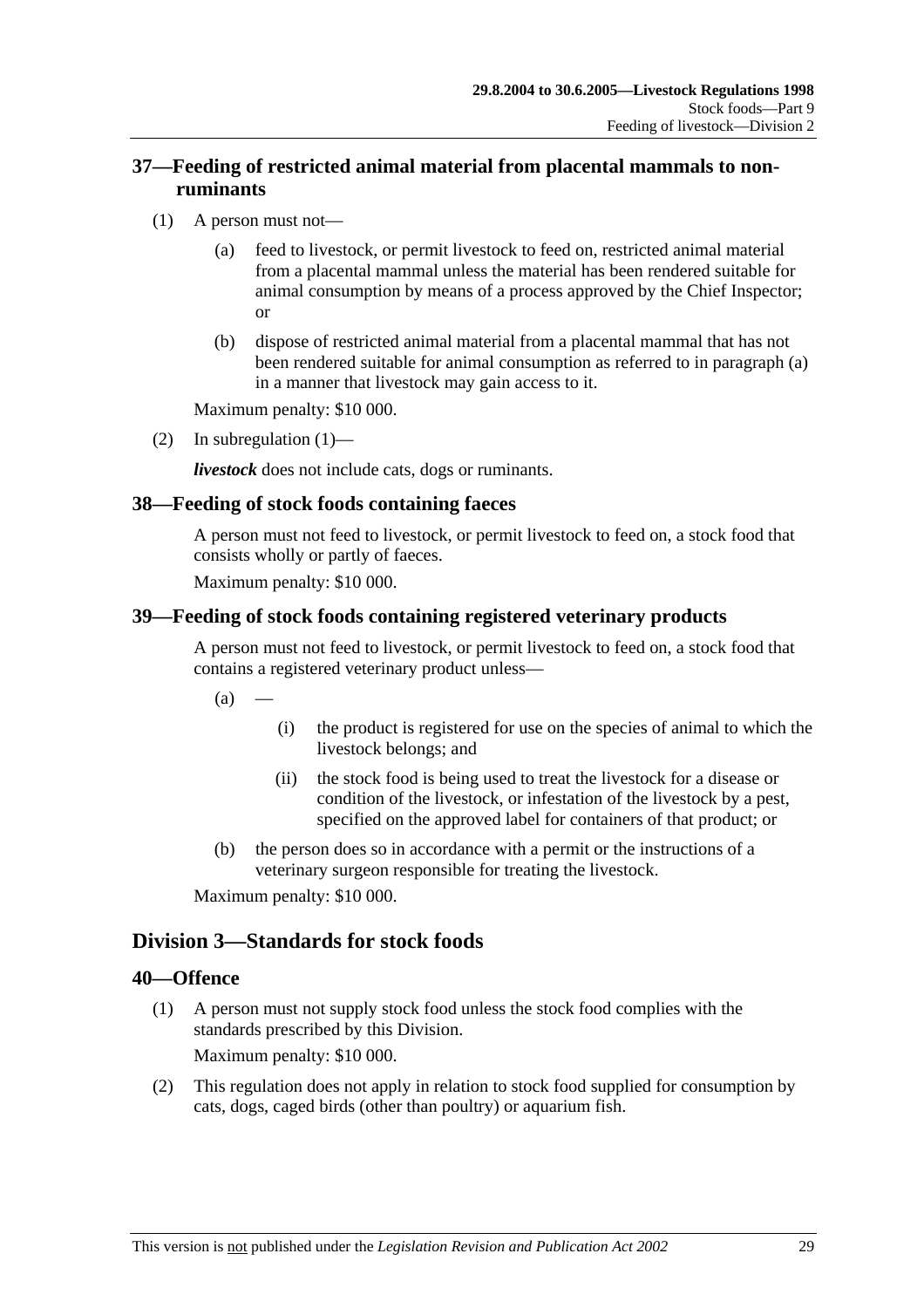## **41—Restricted animal material in stock foods**

- (1) A stock food supplied for consumption by ruminants must not contain restricted animal material.
- (2) A stock food supplied for consumption by non-ruminant livestock must not contain restricted animal material from a placental mammal unless the material has been rendered suitable for animal consumption by means of a process approved by the Chief Inspector.

## **42—Substances prohibited in stock foods**

A stock food must not contain a substance specified in Schedule 2 Part 1 except as provided in that Part.

### **43—Organochlorine pesticides in stock foods**

A substance specified in Schedule 2 Part 2 must not be present in stock food in a level that is more than the maximum level prescribed by that Part for that substance.

### **44—Antioxidants in stock foods**

A substance specified in Schedule 2 Part 3 must not be present in stock food in a level that is more than the maximum level prescribed by that Part for that substance.

### **45—Registered veterinary products in stock foods**

- (1) A stock food must not contain a registered veterinary product unless—
	- (a) the stock food is supplied for consumption by a species of animal for which the product is registered for use on; and
	- (b) the stock food is supplied for the purpose of treating such an animal for a disease or condition of the animal, or infestation of the animal by a pest, specified on the approved label for containers of that product; and
	- (c) the proportion or amount of the product in the stock food is a proportion or amount determined in accordance with the directions for use of the product specified on the approved label for containers of the product.
- (2) Subregulation (1) does not prevent stock food containing a registered veterinary product being supplied to a veterinary surgeon for use in the treatment of livestock or to a person holding a permit authorising the supply or use of the registered veterinary product in stock food.

## **Division 4—Labelling of manufactured stock foods**

### **46—Offences**

 (1) A person must not supply manufactured stock food unless the stock food is labelled, or information is provided to the person to whom the stock food is supplied, in accordance with this Division.

Maximum penalty: \$5 000.

Expiation fee: \$315.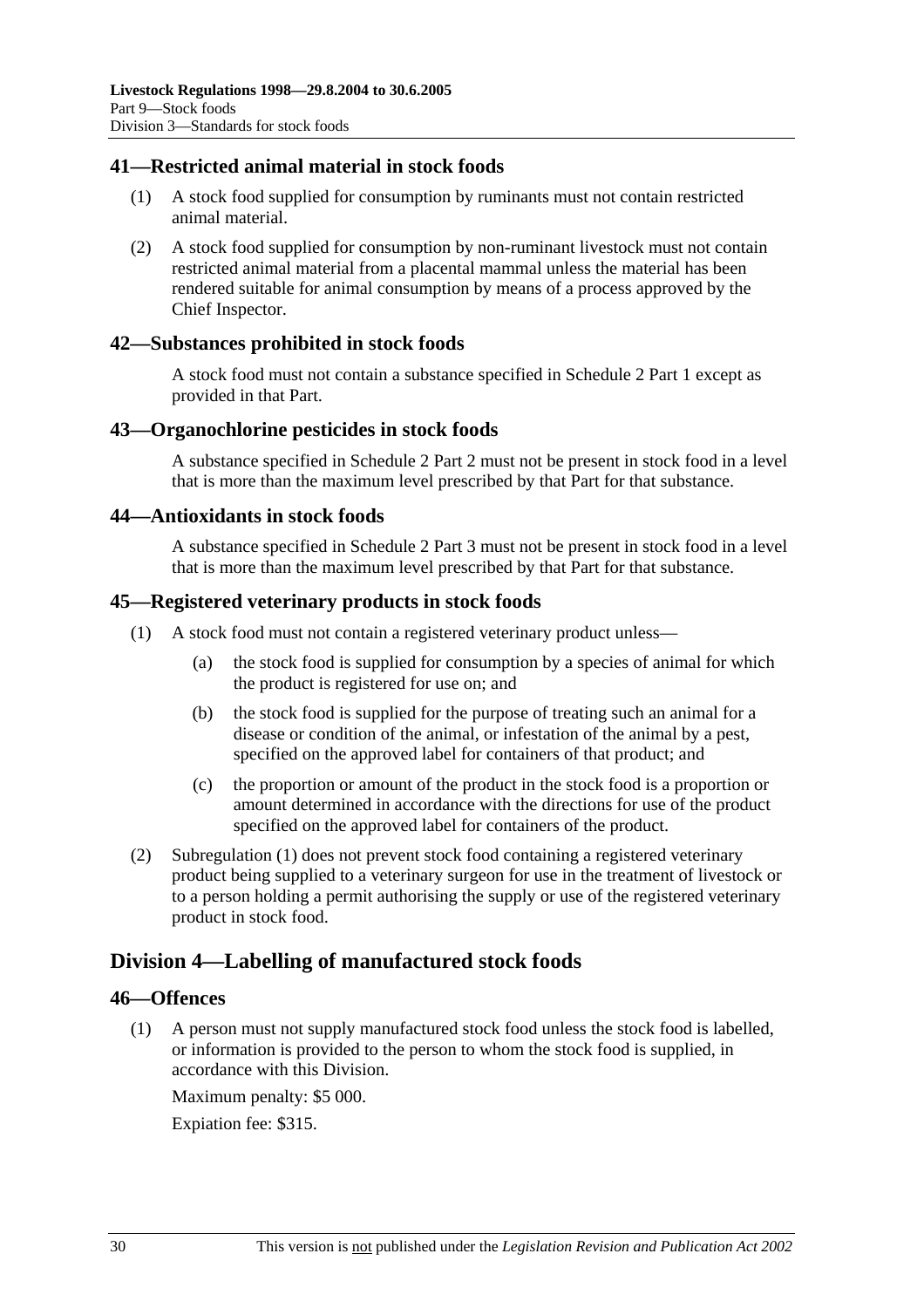- (2) A person must not, without reasonable excuse—
	- (a) deface, alter or obscure a label for a package of stock food containing information required by this Division; or
	- (b) remove from a package of stock food containing restricted animal material a label for the food containing information required by this Division.

Maximum penalty: \$2 500.

Expiation fee: \$210.

 (3) This regulation does not apply in relation to stock food supplied for consumption by cats, dogs, caged birds (other than poultry) or aquarium fish.

## **47—Requirement for label or advice note**

- (1) A stock food must—
	- (a) if supplied in a package—have affixed to, or printed or stencilled on, the package a label that complies with this Division; or
	- (b) if supplied without a package—be supplied in accordance with this regulation with an advice note that complies with this Division.
- (2) If stock food supplied without a package is delivered to a person, the advice note for the stock food must be handed to the person or an agent of the person.
- (3) If stock food supplied without a package is delivered to premises where no person is in attendance to accept delivery of the advice note for the stock food, the advice note must, within 7 days of the delivery, be given or sent to the person to whom the stock food was supplied.

### **48—General information to be included on label or advice note**

A label or advice note for a stock food must state—

- (a) the distinctive name of the stock food; and
- (b) the name and principal place of business of the manufacturer, producer or supplier of the stock food.

### **49—Information about restricted animal material content**

- $(1)$  If—
	- (a) a stock food manufactured or produced before 20 December 2001 contains restricted animal material from animals other than fish or birds; and
	- (b) the stock food is not supplied for consumption by dogs or pigeons; and
	- (c) the label or advice note for the stock food does not contain a statement that the stock food is suitable for consumption by non-ruminant livestock only,

the label or advice note for the stock food must contain—

- (d) a statement indicating whether or not the restricted animal material is from a placental mammal; and
- (e) if the restricted animal material is from a placental mammal—a statement indicating that the stock food must not be fed to ruminants.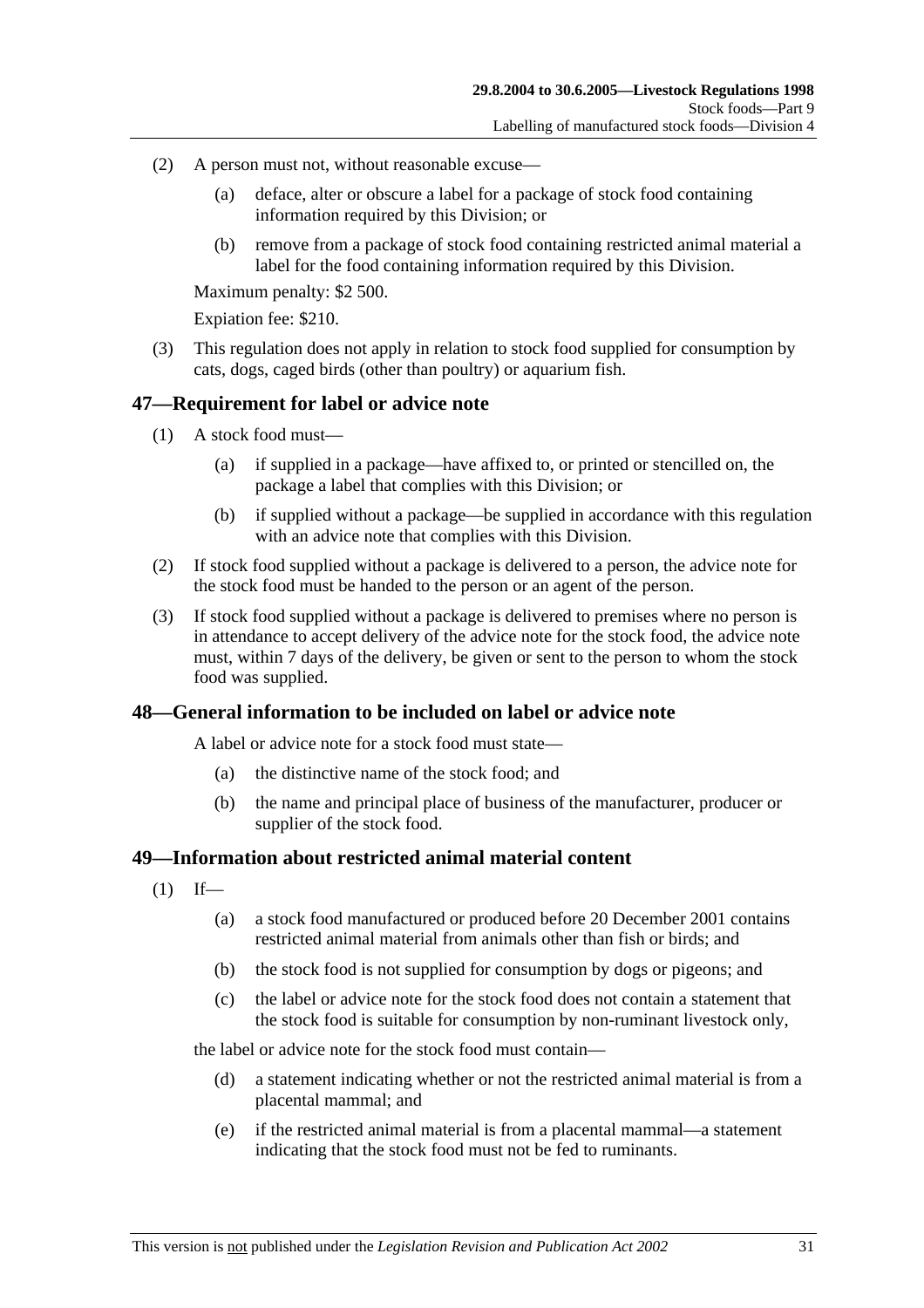- (2) A label or advice note for a stock food manufactured or produced on or after 20 December 2001 must—
	- (a) if the stock food contains restricted animal material—contain the following statement:

This product contains restricted animal material—DO NOT FEED TO CATTLE, SHEEP, GOATS, DEER OR OTHER RUMINANTS.

 (b) if the stock food does not contain restricted animal material—contain the following statement:

This product does not contain restricted animal material.

# **Schedule 1—Fees**

| A1 | Application for registration or renewal of registration as a beekeeper                                                                                                                   | \$15                                                        |
|----|------------------------------------------------------------------------------------------------------------------------------------------------------------------------------------------|-------------------------------------------------------------|
|    | No fee is payable if the bees are kept for the purposes of instruction in an<br>educational institution approved by the Chief Inspector.                                                 |                                                             |
| B1 | Application for registration or renewal of registration as a deer keeper                                                                                                                 | \$20                                                        |
| 1  | Application for registration or renewal of registration of artificial breeding centre                                                                                                    | \$250                                                       |
| 2  | Application for registration or renewal of registration authorising artificial<br>breeding procedure                                                                                     | \$50                                                        |
|    | (The same fee applies in relation to an applicant for, or for renewal of, registration<br>authorising more than one category of artificial breeding procedure.)                          |                                                             |
| 3  | Application for registration or renewal of registration of diagnostic laboratory                                                                                                         | \$250                                                       |
| 4  | Replacement certificate of registration                                                                                                                                                  | \$20                                                        |
| 5  | For an extract from, or copy of, the register of identification codes<br>The Chief Inspector may waive or reduce this fee if he or she considers it<br>appropriate in the circumstances. | \$25 for each<br>code extracted to<br>a maximum of<br>\$150 |

# **Schedule 2—Stock foods**

# **Part 1—Prohibited substances**

Hormones (whether a natural or synthetic product) Hydroquinone Phenothiazine Phthalysulfacetamide Piperazine and related compounds Promazines Reserpine Sulfacetamide Sulfacetamide sodium Sulfachloropyridazine Sulfafurazole Sulfamethoxydiazine Sulfamonomethoxine Sulfanilimide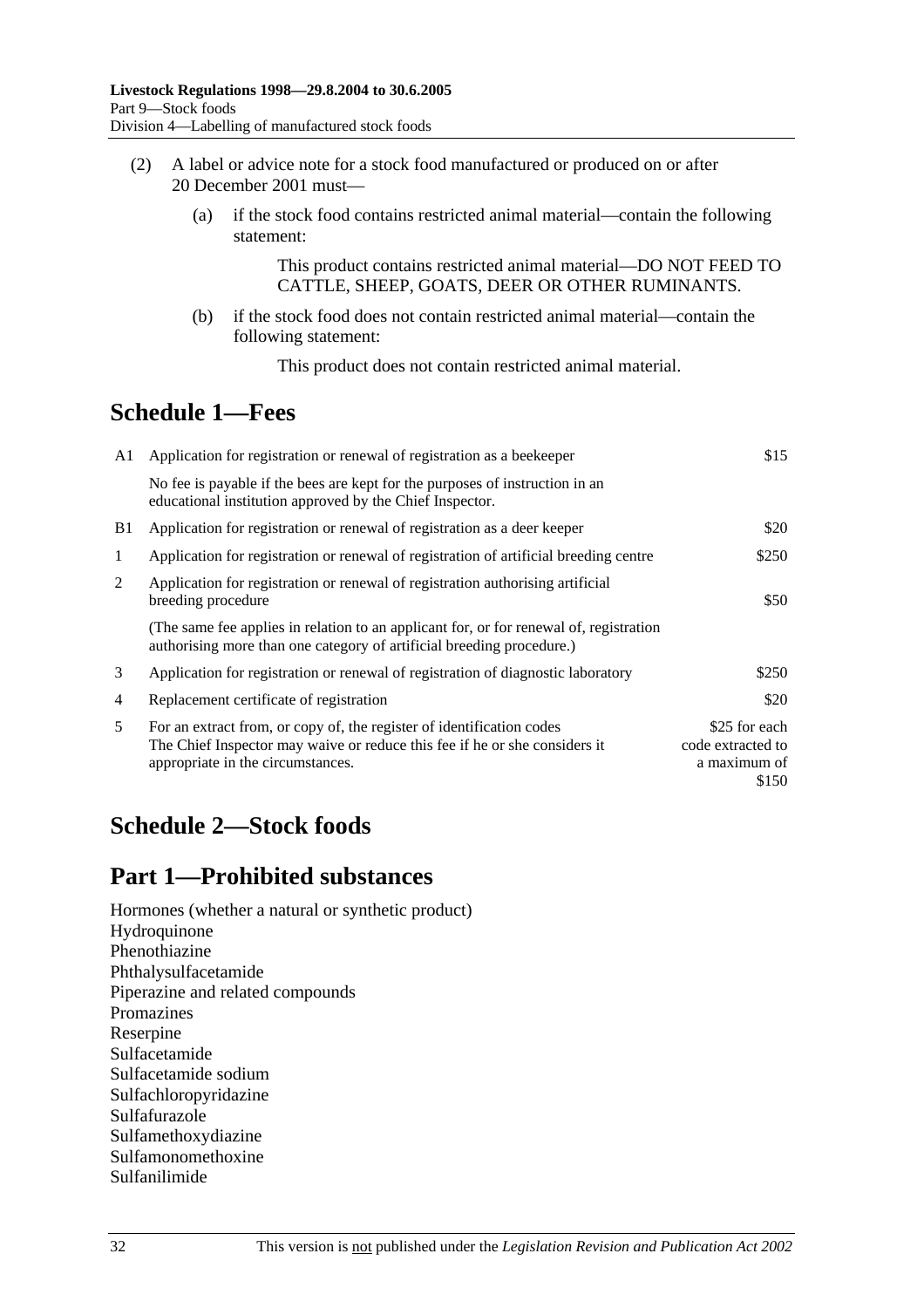Sulfanitran Sulfapyridine Sulfathiazole Thiofurfuran (except in stock food supplied for consumption by pigs) Thiouracil

# **Part 2—Permitted levels of organochlorine pesticides**

| <b>Substance</b>             | <b>Permitted maximum level</b> |  |
|------------------------------|--------------------------------|--|
| Aldrin                       | $0.01$ ppm                     |  |
| Chlordane                    | $0.01$ ppm                     |  |
| DDT, DDD, DDE combined total | $0.05$ ppm                     |  |
| Dieldrin                     | $0.01$ ppm                     |  |
| Endrin                       | $0.03$ ppm                     |  |
| Heptachlor                   | $0.02$ ppm                     |  |
| Hexachlorobenzene (HCB)      | $0.01$ ppm                     |  |
| Lindane (BHC)                | $0.10$ ppm                     |  |
| Any combination of the above | 0.10 ppm in aggregate          |  |
| $ppm =$ parts per million    |                                |  |

# **Part 3—Permitted levels of certain antioxidants**

| <b>Substance</b>             | <b>Permitted maximum level</b> |  |
|------------------------------|--------------------------------|--|
| Butylated hydroxy toluene    | $100$ ppm                      |  |
| Butylated hydroxy anisole    | $100$ ppm                      |  |
| Ethoxyquin                   | $150$ ppm                      |  |
| Propyl gallate               | $100$ ppm                      |  |
| Any combination of the above | 150 ppm in aggregate           |  |
| $ppm =$ parts per million    |                                |  |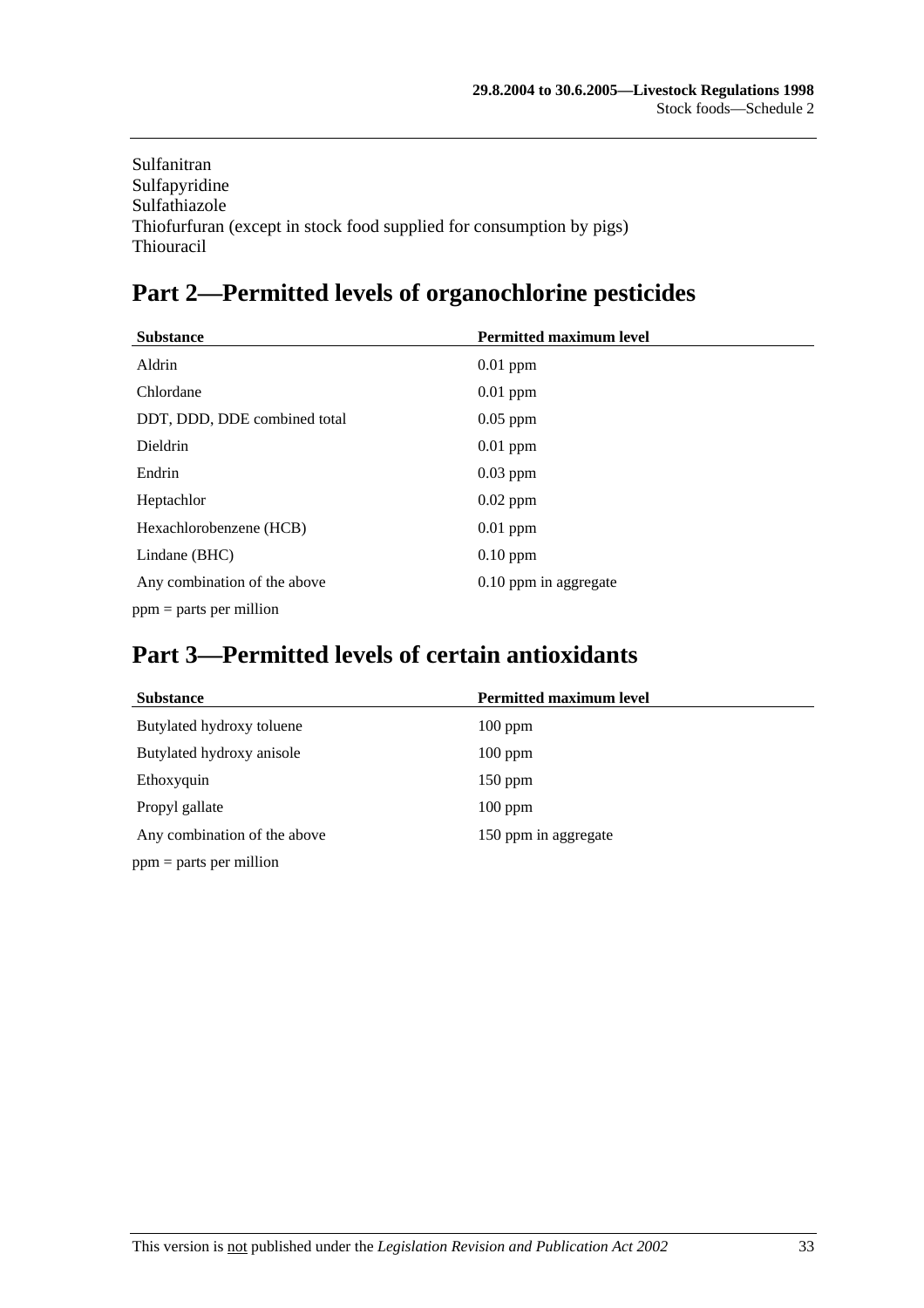# **Legislative history**

# **Notes**

- Variations of this version that are uncommenced are not incorporated into the text.
- Please note—References in the legislation to other legislation or instruments or to titles of bodies or offices are not automatically updated as part of the program for the revision and publication of legislation and therefore may be obsolete.
- Earlier versions of these regulations (historical versions) are listed at the end of the legislative history.
- For further information relating to the Act and subordinate legislation made under the Act see the Index of South Australian Statutes.

# **Legislation revoked by principal regulations**

The *Livestock Regulations 1998* revoked the following:

all regulations made under the Stock Act 1990

# **Principal regulations and variations**

New entries appear in bold.

| Year        | N <sub>o</sub> | Reference                | Commencement                                                                      |
|-------------|----------------|--------------------------|-----------------------------------------------------------------------------------|
| 1998        | -11            | Gazette 22.1.1998 p288   | $22.1.1998:$ r 2                                                                  |
| 1999        | 20             | Gazette 25.3.1999 p1483  | 25.3.1999: r 2                                                                    |
| 1999        | 210            | Gazette 28.10.1999 p2120 | 28.10.1999: r2                                                                    |
| <b>2000</b> | 129            | Gazette 15.6.2000 p3286  | $1.7.2000:$ r 2                                                                   |
| 2000 143    |                | Gazette 22.6.2000 p3373  | $1.7.2000:$ r 2                                                                   |
| 2001 2      |                | Gazette 18.1.2001 p144   | 31.1.2001: r2                                                                     |
| 2001 5      |                | Gazette 25.1.2001 p320   | $25.1.2001$ : r 2                                                                 |
| 2001        | 195            | Gazette 23.8.2001 p3274  | $1.10.2001$ : r 2                                                                 |
| 2001 271    |                | Gazette 20.12.2001 p5670 | $20.12.2001:$ r 2                                                                 |
| 2002 173    |                | Gazette 29.8.2002 p3266  | $1.9.2002$ : r 2                                                                  |
| 2004 8      |                | Gazette 12.2.2004 p467   | 12.2.2004 except Pt 6 Div 3 (rr 27B—27F) as<br>inserted by $r 7 - 1.7.2004$ : r 2 |
| 2004        | 183            | Gazette 26.8.2004 p3436  | 29.8.2004: r 2                                                                    |
| 2005        | 57             | Gazette 26.5.2005 p1410  | $1.7.2005$ : r 2                                                                  |

# **Provisions varied**

New entries appear in bold.

Entries that relate to provisions that have been deleted appear in italics.

| Provision                 | How varied | Commencement |
|---------------------------|------------|--------------|
| $\mathbf{p}_{\mathbf{f}}$ |            |              |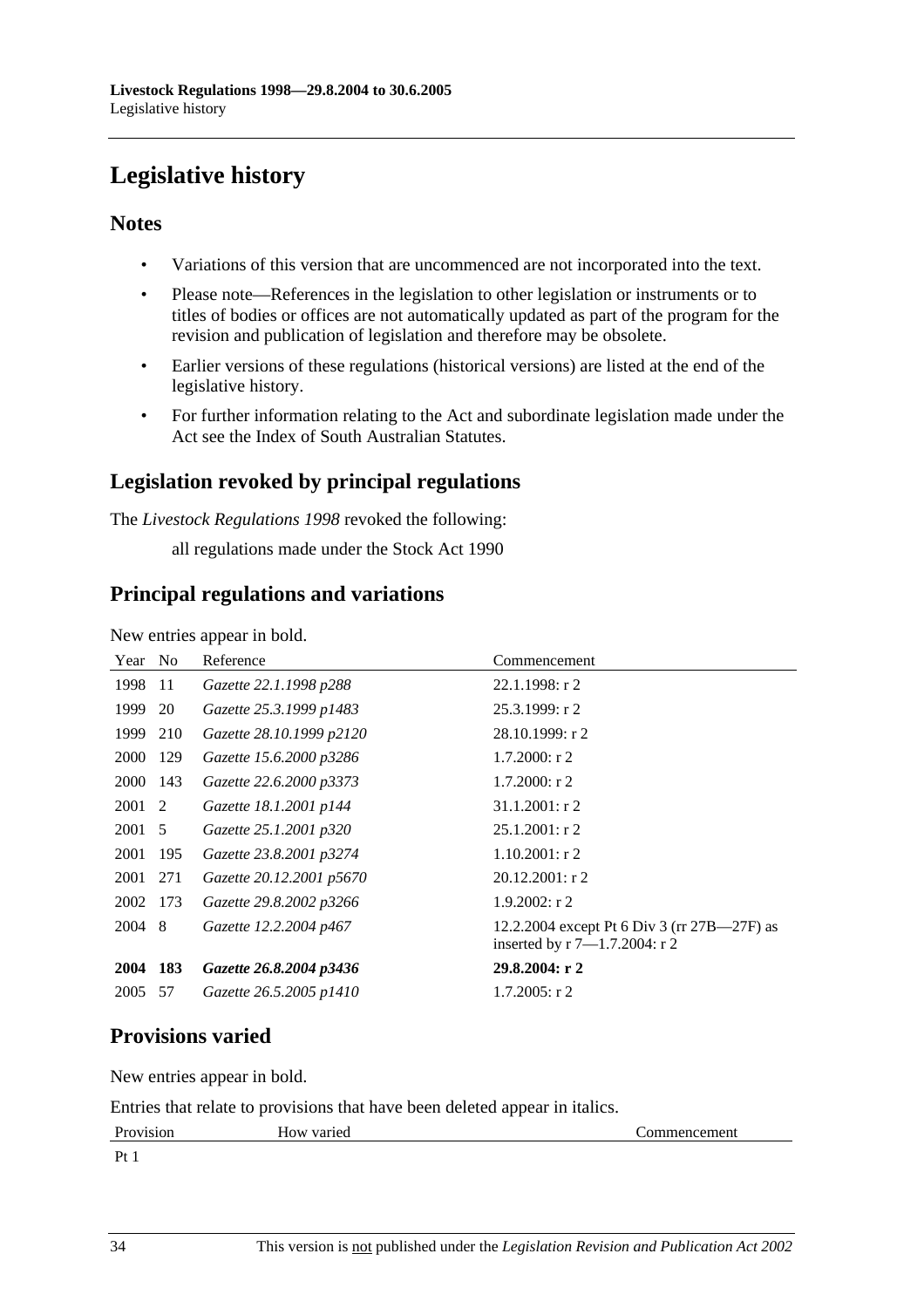| r <sub>2</sub> |                                         | omitted under the Legislation Revision and<br><b>Publication Act 2002</b> | 12.2.2004  |
|----------------|-----------------------------------------|---------------------------------------------------------------------------|------------|
| r <sub>3</sub> |                                         | omitted under the Legislation Revision and<br><b>Publication Act 2002</b> | 12.2.2004  |
| r <sub>4</sub> |                                         |                                                                           |            |
|                | deer                                    | inserted by $173/2002$ r 4(a)                                             | 1.9.2002   |
|                | HGP earmark                             | inserted by 20/1999 r 3                                                   | 25.3.1999  |
|                | HGP free<br>declaration                 | inserted by 20/1999 r 3                                                   | 25.3.1999  |
|                | HGP free invoice                        | inserted by 20/1999 r 3                                                   | 25.3.1999  |
|                | HGP free tag                            | inserted by 20/1999 r 3                                                   | 25.3.1999  |
|                |                                         | substituted by $129/2000$ r 3(a)                                          | 1.7.2000   |
|                | identification tag                      | inserted by $173/2002$ r 4(b)                                             | 1.9.2002   |
|                | transaction tag                         | inserted by $129/2000$ r 3(b)                                             | 1.7.2000   |
|                |                                         | vendor declaration inserted by 5/2001 r 3                                 | 25.1.2001  |
| r <sub>5</sub> |                                         |                                                                           |            |
|                | r 5(1)                                  | r 5 redesignated as r $5(1)$ by 210/1999 r 3                              | 28.10.1999 |
|                |                                         | varied by 271/2001 r 3(a)                                                 | 20.12.2001 |
|                | r 5(2)                                  | inserted by 210/1999 r 3                                                  | 28.10.1999 |
|                |                                         | varied by 271/2001 r 3(b)                                                 | 20.12.2001 |
|                |                                         | (c), (d) deleted by $271/2001$ r 3(c)                                     | 20.12.2001 |
|                | r 5A                                    | inserted by 129/2000 r 4                                                  | 1.7.2000   |
| Pt 1A          |                                         | inserted by 2/2001 r 4                                                    | 31.1.2001  |
| Pt1B           |                                         | inserted by 173/2002 r 5                                                  | 1.9.2002   |
| $Pt\,5$        |                                         |                                                                           |            |
|                | $rr 20 - 24$                            | substituted by 20/1999 r 4                                                | 25.3.1999  |
| r22            |                                         |                                                                           |            |
|                | r 22(2)                                 | substituted by 5/2001 r 4                                                 | 25.1.2001  |
|                | r25                                     | deleted by 20/1999 r 4                                                    | 25.3.1999  |
|                | Pt 6 before substitution<br>by 129/2000 | varied by 20/1999 r 5                                                     | 25.3.1999  |
| Pt 6           |                                         | substituted by 129/2000 r 5                                               | 25.3.2000  |
|                | Pt 6 Div 1                              |                                                                           |            |
|                | heading                                 | inserted by 8/2004 r 5                                                    | 12.2.2004  |
|                | r26                                     |                                                                           |            |
|                | r 26(1)                                 | r 26 redesignated as r 26(1) by $8/2004$ r 6(5)                           | 12.2.2004  |
|                | authorised<br>manufacturer              | varied by 173/2002 r 6(a)                                                 | 1.9.2002   |
|                | breeder                                 | inserted by $8/2004$ r6(1)                                                | 12.2.2004  |
|                |                                         | identification code inserted by $8/2004$ r6(1)                            | 12.2.2004  |
|                | livestock                               | varied by 173/2002 r 6(b)                                                 | 1.9.2002   |
|                | livestock saleyard                      | inserted by $8/2004$ r $6(2)$                                             | 12.2.2004  |
|                | national vendor<br>declaration          | inserted by $8/2004$ r $6(2)$                                             | 12.2.2004  |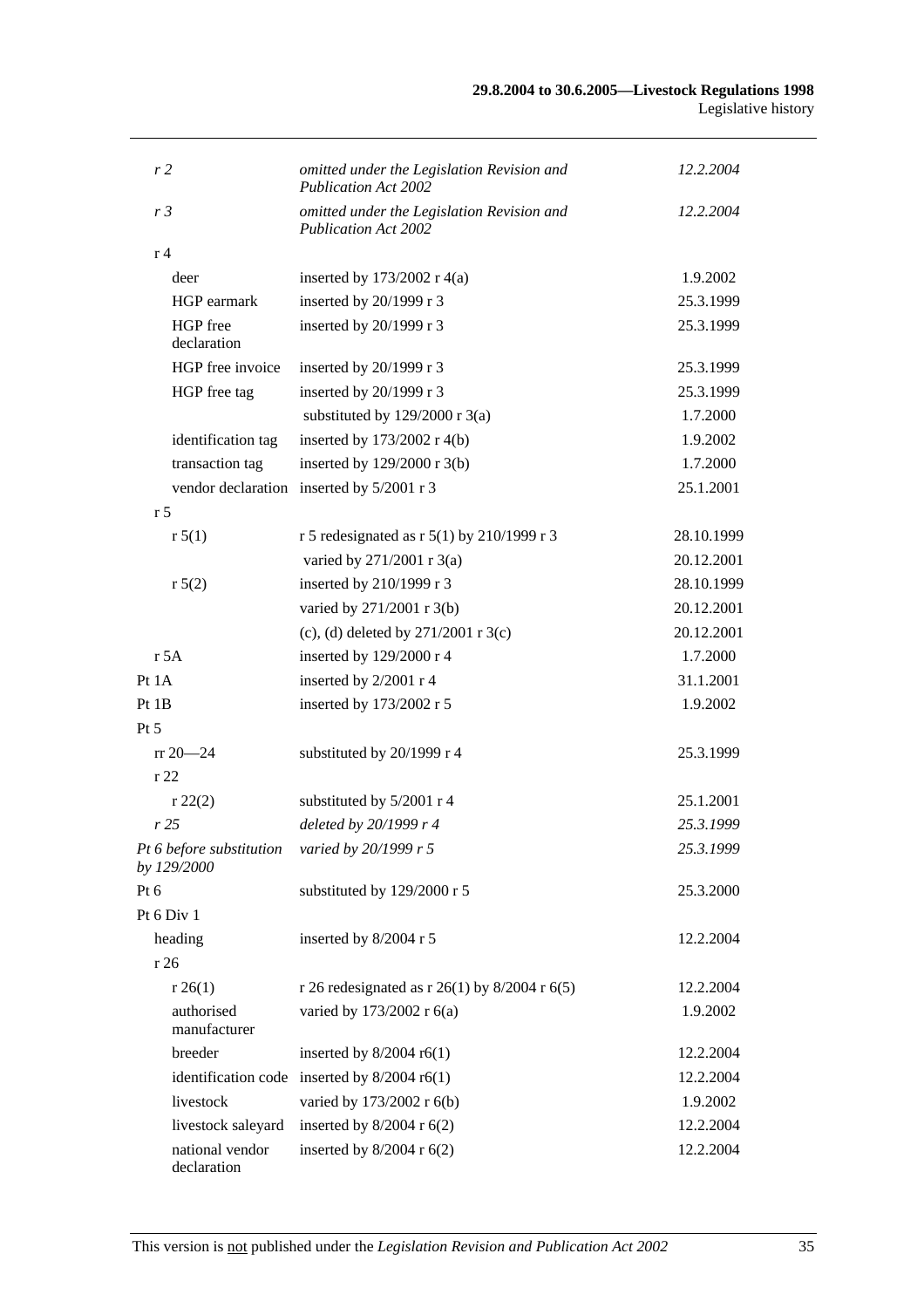#### **Livestock Regulations 1998—29.8.2004 to 30.6.2005**  Legislative history

| permanent<br>identification<br>device | varied by 173/2002 r 6(c)                      | 1.9.2002  |
|---------------------------------------|------------------------------------------------|-----------|
| prescribed<br>database manager        | inserted by $8/2004$ r $6(3)$                  | 12.2.2004 |
| property<br>identification code       | deleted by $8/2004$ r $6(4)$                   | 12.2.2004 |
| $r \, 26(2)$                          | inserted by $8/2004$ r $6(5)$                  | 12.2.2004 |
| r27                                   |                                                |           |
| r 27(1)                               | varied by 173/2002 r $7(a)$                    | 1.9.2002  |
| $r 27(4)$ and (5)                     | deleted by $173/2002$ r $7(b)$                 | 1.9.2002  |
|                                       | deleted by $8/2004$ r 7                        | 12.2.2004 |
| r 27A—see r 27G                       |                                                |           |
| $r 27B$ see r 27H                     |                                                |           |
| Pt 6 Div 2                            | inserted by 8/2004 r 7                         | 12.2.2004 |
| Pt 6 Div 3                            | inserted by 8/2004 r 7                         | 1.7.2004  |
| Pt 6 Div 4                            |                                                |           |
| heading                               | inserted by 8/2004 r 8                         | 12.2.2004 |
| r 27G                                 | r 27A inserted by 173/2002 r 8                 | 1.9.2002  |
|                                       | r 27A redesignated as r 27G by $8/2004$ r 4(1) | 12.2.2004 |
| $r \, 27G(1)$                         | varied by 8/2004 r 9(1)                        | 12.2.2004 |
| $r \, 27G(2)$                         | varied by 8/2004 r 9(2)                        | 12.2.2004 |
| Pt 6 Div 5                            |                                                |           |
| heading                               | inserted by 8/2004 r 10                        | 12.2.2004 |
| r 27H                                 | r 27B inserted by 173/2002 r 8                 | 1.9.2002  |
|                                       | r 27B redesignated as $r$ 27H by 8/2004 r4(2)  | 12.2.2004 |
| r 29 before                           |                                                |           |
| substitution by<br>8/2004             |                                                |           |
| r 29(1)                               | varied by 173/2002 r $9(a)$                    | 1.9.2002  |
| r 29(2)                               | varied by 173/2002 r 9(b), (c)                 | 1.9.2002  |
| r 29                                  | substituted by 8/2004 r 11                     | 12.2.2004 |
| r 29A                                 | varied by 173/2002 r 10                        | 1.9.2002  |
| r 29B                                 | varied by 173/2002 r 11                        | 1.9.2002  |
|                                       | varied by 8/2004 r 12                          | 12.2.2004 |
| r 29F                                 | varied by 173/2002 r 12                        | 1.9.2002  |
| Pt 7                                  |                                                |           |
| r 30                                  |                                                |           |
| $r \ 30(3)$                           |                                                |           |
| market                                | varied by 8/2004 r 13                          | 12.2.2004 |
| Pt 7A                                 | inserted by 5/2001 r 5                         | 25.1.2001 |
| Pt 8                                  | inserted by 143/2000 r 3                       | 1.7.2000  |
| r 33                                  | inserted by 2/2001 r 5                         | 31.1.2001 |
| r 34                                  | inserted by 195/2001 r 3                       | 1.10.2001 |
|                                       |                                                |           |